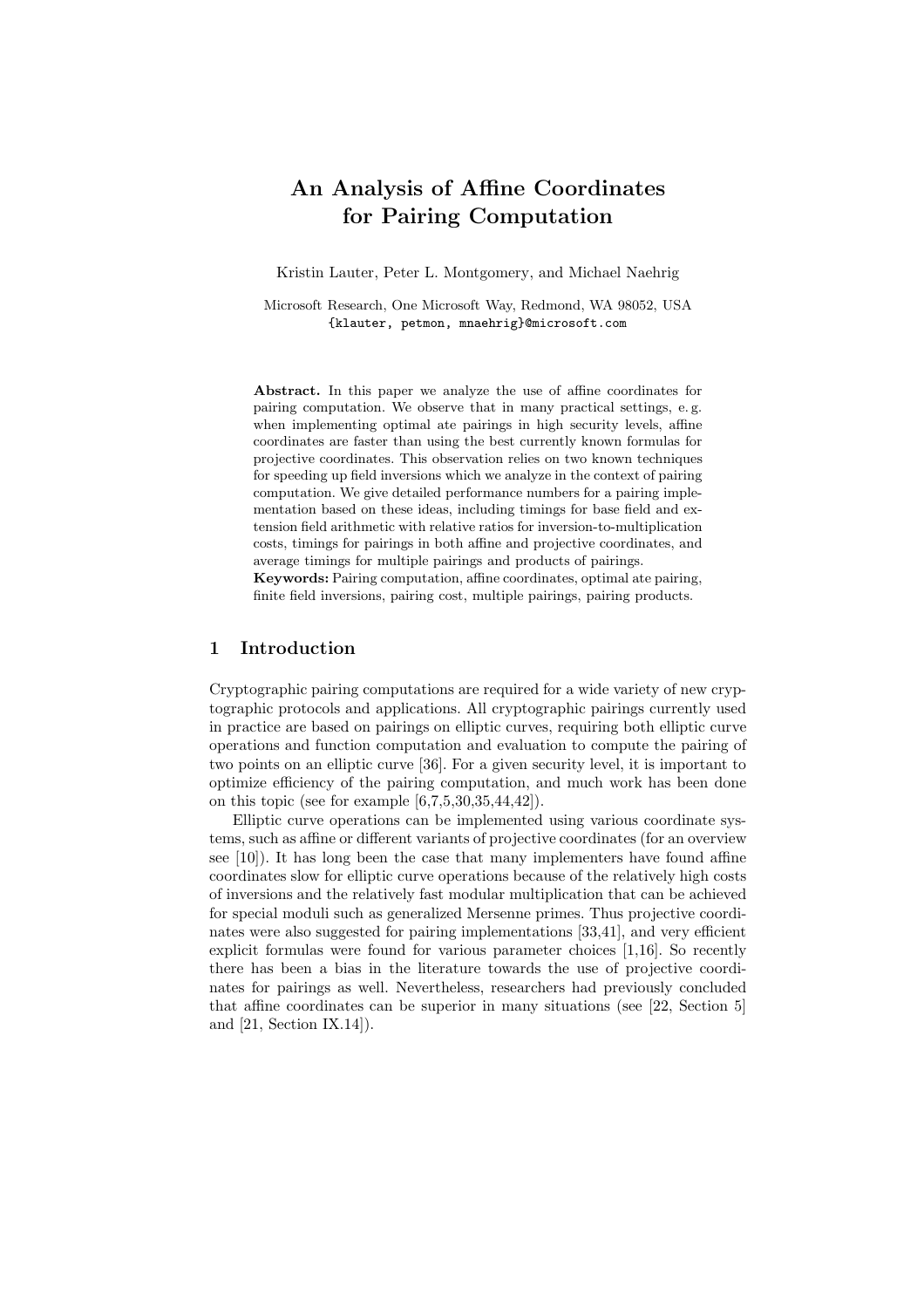In this paper we analyze the use of affine coordinates for pairing computation in different settings. We propose the use of two known techniques for speeding up field inversions and analyze them in the context of pairing computation. Based on these, we find that in many practical settings, for example when implementing one of the optimal pairings [44] based on the ate pairing [30] in high security levels, affine coordinates will be much faster than projective coordinates.

The first technique we investigate is computing inverses in extension fields by using towers of extension fields and successively reducing inverse computation to subfield computations via the norm map. We show that this technique drastically reduces the ratio of the costs of inversions to multiplications in extension fields. Thus when computing the ate pairing, where most computations take place in a potentially large extension field, the advantage of projective coordinates is eventually erased as the degree of the extension gets large. This happens for example when implementing pairings on curves for higher security levels such as 256 bits, or when special high-degree twists can not be used to reduce the size of the extension field.

The second technique we investigate is the use of inversion-sharing for pairing computations. Inversion-sharing is a standard trick whenever several inversions are computed at once. As the number of elements to be inverted grows, the average ratio of inversion-to-multiplication costs approaches 3. Inversion-sharing can be used in a single pairing computation if the binary expansion is read from right-to-left instead of left-to-right. This approach also has the advantage that it can be easily parallelized to take advantage of multi-core processors. Inversionsharing for pairing computation can also be advantageous for computing multiple pairings or for computing products of pairings, as was suggested by Scott [41] and analyzed by Granger and Smart [25].

Ironically, although the two techniques we investigate can be used simultaneously, it is often not necessary to do so, since either technique alone can reduce the inversion to multiplication ratio. Either technique alone makes affine coordinates faster than projective coordinates in some settings.

To illustrate these techniques, we give detailed performance numbers for a pairing implementation based on these ideas. This includes timings for base field and extension field arithmetic with relative ratios for inversion-to-multiplication costs and timings for pairings in both affine and projective coordinates, as well as average timings for multiple pairings and products of pairings. In our implementation, affine coordinates are faster than projective coordinates even for Barreto-Naehrig curves [8] with a high-degree twist at the lowest security levels. However, we expect that for other implementations, the benefits of affine coordinates would only be realized for higher security levels or for curves without high-degree twists.

The paper is organized as follows: Section 2 provides the necessary background on the ate pairing and discusses the costs of doubling and addition steps in Miller's algorithm. In Section 3, we show how variants of the ate pairing can benefit from using affine coordinates due to the fact that the inversion-tomultiplication ratio in an extension field is much smaller than in the base field.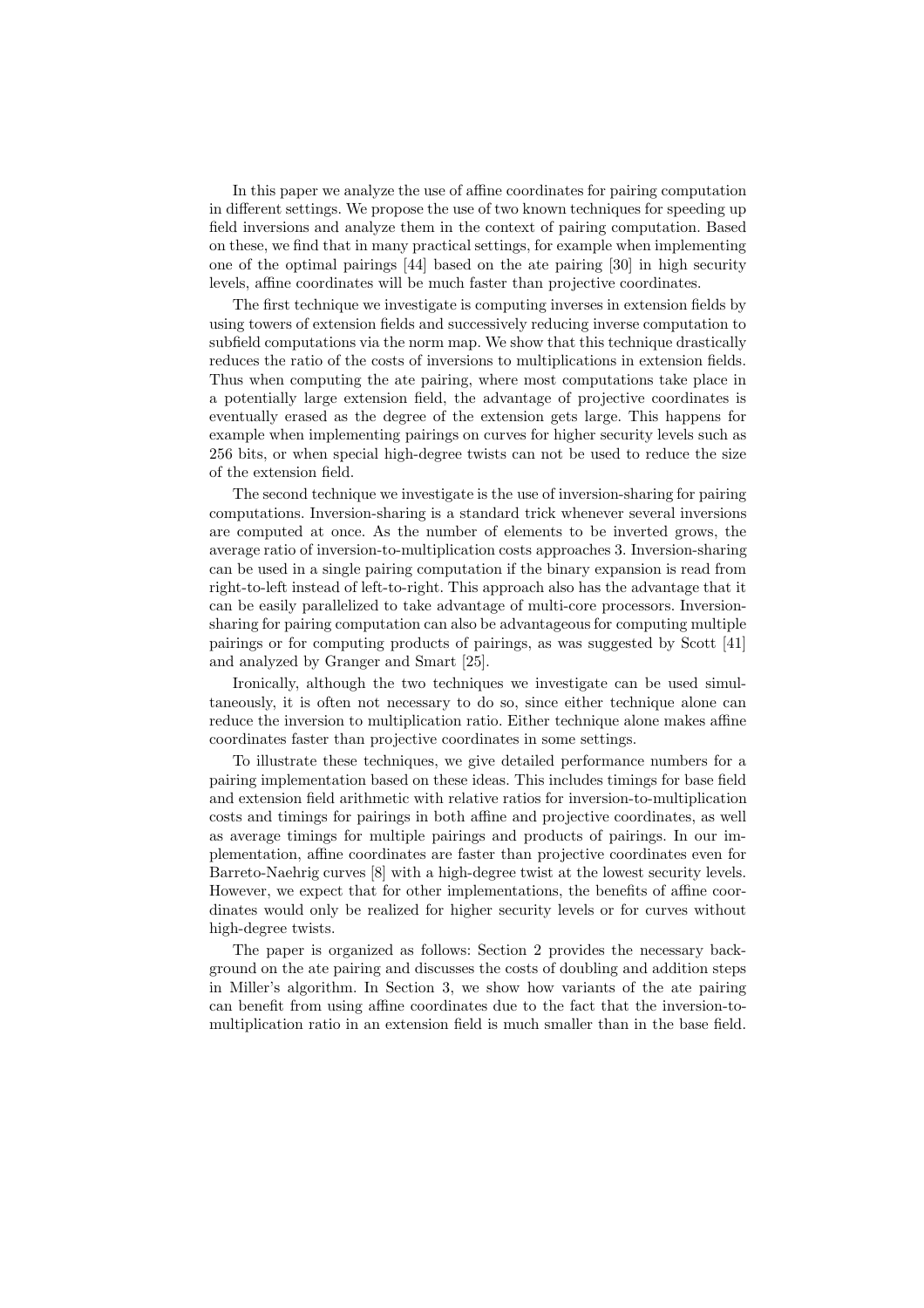Section 4 is dedicated to revisiting the well-known inversion-sharing trick and its application in pairing computation. Finally, Section 5 gives benchmarking results for our pairing implementation based on the Microsoft Research bignum library.

# 2 Pairing computation

Let  $p > 3$  be a prime and  $\mathbb{F}_q$  be a finite field of characteristic p. Let E be an elliptic curve defined over  $\mathbb{F}_q$ , given by  $E: y^2 = x^3 + ax + b$ , where  $a, b \in \mathbb{F}_q$  and  $4a^3 + 27b^2 \neq 0$ . We denote by  $\mathcal O$  the point at infinity on E. Let  $n = \#E(\mathbb{F}_q) =$  $q + 1 - t$ , where t is the trace of Frobenius, which fulfills  $|t| \leq 2\sqrt{q}$ . We fix a prime r with r | n. Let k be the embedding degree of E with respect to r, i.e. k is the smallest positive integer with  $r | q^k - 1$ . This means that  $\mathbb{F}_q^*$  $_{q^k}^*$  contains the group  $\mu_r$  of r-th roots of unity. The embedding degree of E is an important parameter, since it determines the field extensions over which the groups that are involved in pairing computation are defined.

For  $m \in \mathbb{Z}$ , let  $[m]$  be the multiplication-by-m map. The kernel of  $[m]$  is the set of m-torsion points on E; it is denoted by  $E[m]$  and we write  $E(\mathbb{F}_{q^{\ell}})[m]$  for the set of  $\mathbb{F}_{q^{\ell}}$ -rational *m*-torsion points  $(\ell > 0)$ . If  $k > 1$ , which we assume from now on, we have  $E[r] \subseteq E(\mathbb{F}_{q^k})$ , i.e. all r-torsion points are defined over  $\mathbb{F}_{q^k}$ .

Most pairings that are suitable for use in practical cryptographic applications are derived from the Tate pairing, which is a map  $E(\mathbb{F}_{q^k})[r] \times E(\mathbb{F}_{q^k})/rE(\mathbb{F}_{q^k}) \to$ F ∗  $_{q^{k}}^{*}/(\mathbb{F}_{q}^{*})$  $_{q^k}^*$ )<sup>r</sup> (for details see [18,19]). In this paper, we focus on the ate pairing [30], variants of which are often the most efficient choices for implementation.

#### 2.1 The ate pairing

Given  $m \in \mathbb{Z}$  and  $P \in E[r]$ , let  $f_{m,P}$  be a rational function on E with divisor  $(f_{m,P}) = m(P) - ([m]P) - (m-1)(O)$ . Let  $\phi_q$  be the q-power Frobenius endomorphism on E. Define two groups of prime order r by  $G_1 = E[r] \cap \text{ker}(\phi_q - [1]) =$  $E(\mathbb{F}_q)[r]$  and  $G_2 = E[r] \cap \ker(\phi_q - [q]) \subseteq E(\mathbb{F}_{q^k})[r]$ . The ate pairing is defined as

$$
a_T: G_2 \times G_1 \to \mu_r, \quad (Q, P) \mapsto f_{T,Q}(P)^{(q^k - 1)/r}, \tag{1}
$$

where  $T = t - 1$ . The group  $G_2$  has a nice representation by an isomorphic group of points on a twist  $E'$  of  $E$ , which is a curve that is isomorphic to  $E$ . Here, we are interested in those twists which are defined over a subfield of  $\mathbb{F}_{q^k}$ such that the twisting isomorphism is defined over  $\mathbb{F}_{q^k}$ . Such a twist E' of E<sup>'</sup>is given by an equation  $E' : y^2 = x^3 + (a/\alpha^4)x + (b/\alpha^6)$  for some  $\alpha \in \mathbb{F}_{q^k}$  with isomorphism  $\psi : E' \to E$ ,  $(x, y) \mapsto (\alpha^2 x, \alpha^3 y)$ . If  $\psi$  is minimally defined over  $\mathbb{F}_{q^k}$  and E' is minimally defined over  $\mathbb{F}_{q^{k/d}}$  for a  $d \mid k$ , then we say that E' is a twist of degree d. If  $a = 0$ , let  $d_0 = 4$ ; if  $b = 0$ , let  $d_0 = 6$ , and let  $d_0 = 2$ otherwise. For  $d = \gcd(k, d_0)$  there exists exactly one twist E' of E of degree d for which  $r \mid \#E'(\mathbb{F}_{q^{k/d}})$  (see [30]). Define  $G'_2 = E'(\mathbb{F}_{q^{k/d}})[r]$ . Then the map  $\psi$  is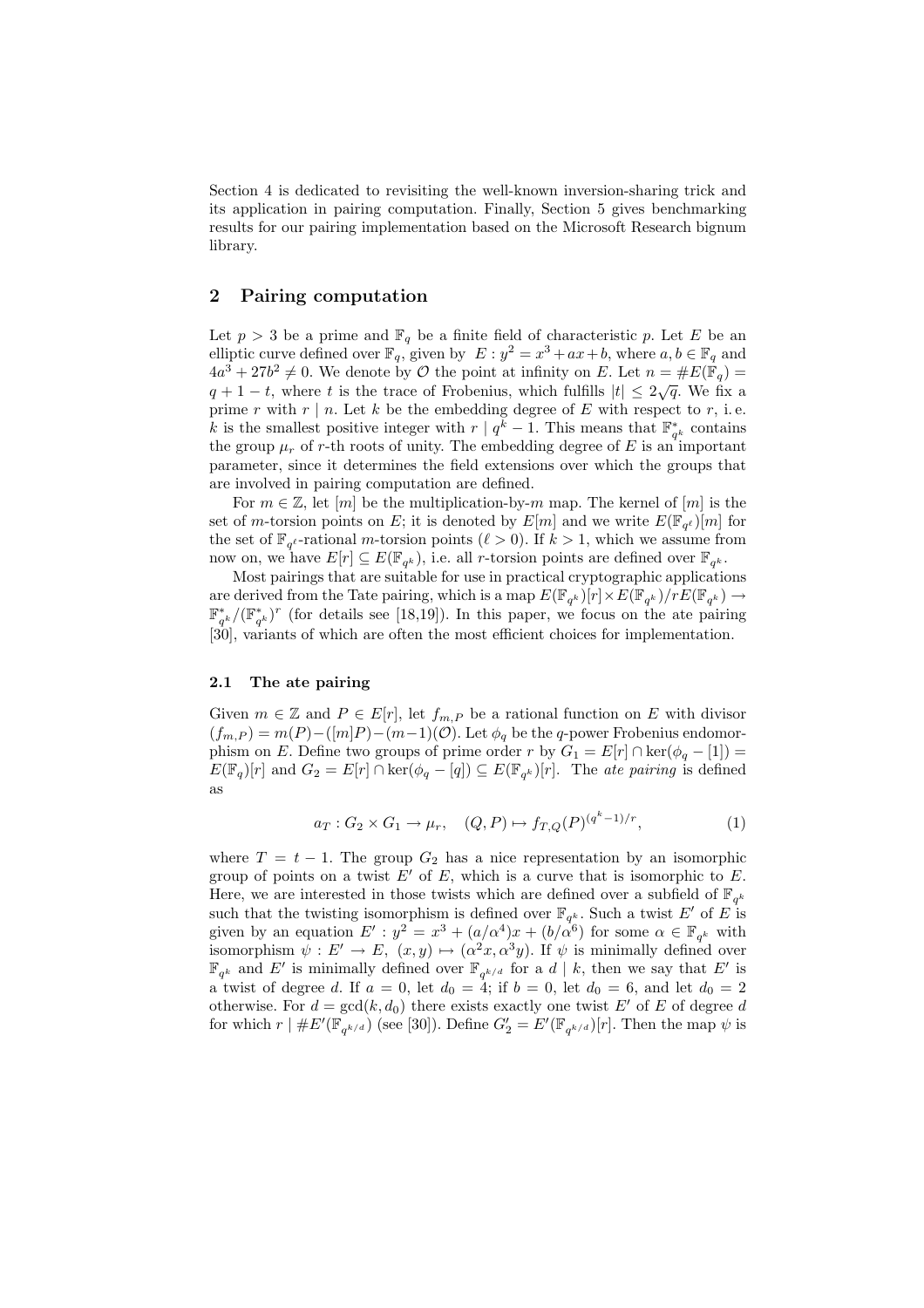a group isomorphism  $G'_2 \to G_2$  and we can represent all elements in  $G_2$  by the corresponding preimages in  $G'_{2}$ . Likewise, all arithmetic that needs to be done in  $G_2$  can be carried out in  $G_2'$ . The advantage of this is that points in  $G_2'$  are defined over a smaller field than those in  $G_2$ . Using  $G'_2$ , we may now view the ate pairing as a map  $G'_2 \times G_1 \to \mu_r$ ,  $(Q', P) \mapsto f_{T, \psi(Q')}(P)^{(q^k-1)/r}$ .

The computation of  $a_T(Q', P)$  is done in two parts: first the evaluation of the function  $f_{T,\psi(Q')}$  at P, and second the so-called final exponentiation to the power  $(q<sup>k</sup> - 1)/r$ . The first part is done with Miller's algorithm [36]. We describe it for even embedding degree in Algorithm 1 which shows how to compute  $f_{m,\psi(Q')}(P)$ for some integer  $m > 0$ . We denote the function given by the line through two points  $R_1$  and  $R_2$  on E by  $l_{R_1,R_2}$ . If  $R_1 = R_2$ , then the line is given by the tangent to the curve passing through  $R_1$ . Throughout this paper, we assume that k is even so that denominator elimination techniques can be used (see [6,7]).

**Algorithm 1** Miller's algorithm for even  $k$  and ate-like pairings

Input:  $Q' \in G'_2, P \in G_1, m = (1, m_{l-2}, \ldots, m_0)_2$ **Output:**  $f_{m,\psi(Q')}(P)$  representing a class in  $\mathbb{F}_{q^k}^*/(\mathbb{F}_{q^k}^*)^r$ 1:  $R' \leftarrow Q', \quad f \leftarrow 1$ 2: for i from  $\ell - 1$  downto 0 do 3:  $f \leftarrow f^2 \cdot l_{\psi(R'),\psi(R')}(P), \quad R' \leftarrow [2]R'$ 4: if  $(m_i = 1)$  then 5:  $f \leftarrow f \cdot l_{\psi(R'),\psi(Q')}(P), \quad R' \leftarrow R' + Q'$ 6: end if 7: end for 8: return  $f$ 

Miller's algorithm builds up the function value  $f_{m,\psi(Q')}(P)$  in a square-andmultiply-like fashion from line function values along a scalar multiplication computing  $[m]Q'$  (which is the value of R' after the Miller loop). Step 3 is called a doubling step, it consists of squaring the intermediate value  $f \in \mathbb{F}_{q^k}$ , multiplying it with the function value given by the tangent to E in  $R = \psi(R')$ , and doubling the point  $R'$ . Similarly, an *addition step* is computed in Step 5 of Algorithm 1.

The final exponentiation in (1) maps classes in  $\mathbb{F}_q^*$  $_{q^{k}}^{*}/(\mathbb{F}_{q}^{*})$  $(\frac{1}{q^k})^r$  to unique representatives in  $\mu_r$ . Given the fixed special exponent, there are many techniques that improve its efficiency significantly over a plain exponentiation (see [42,24]).

The most efficient variants of the ate pairing are so-called optimal ate pairings [44]. They are optimal in the sense that they minimize the size of m and with that the number of iterations in Miller's algorithm to  $\log(r)/\varphi(k)$ , where  $\varphi$  is the Euler totient function. For these minimal values of m, the function  $f_{m,\psi(Q')}$ alone usually does not give a bilinear map. To get a pairing, these functions need to be adjusted by multiplying with a small number of line function values; for details we refer to [44].

Secure and efficient implementation of pairings can be done only with a careful choice of the underlying elliptic curve. The curve needs to be pairing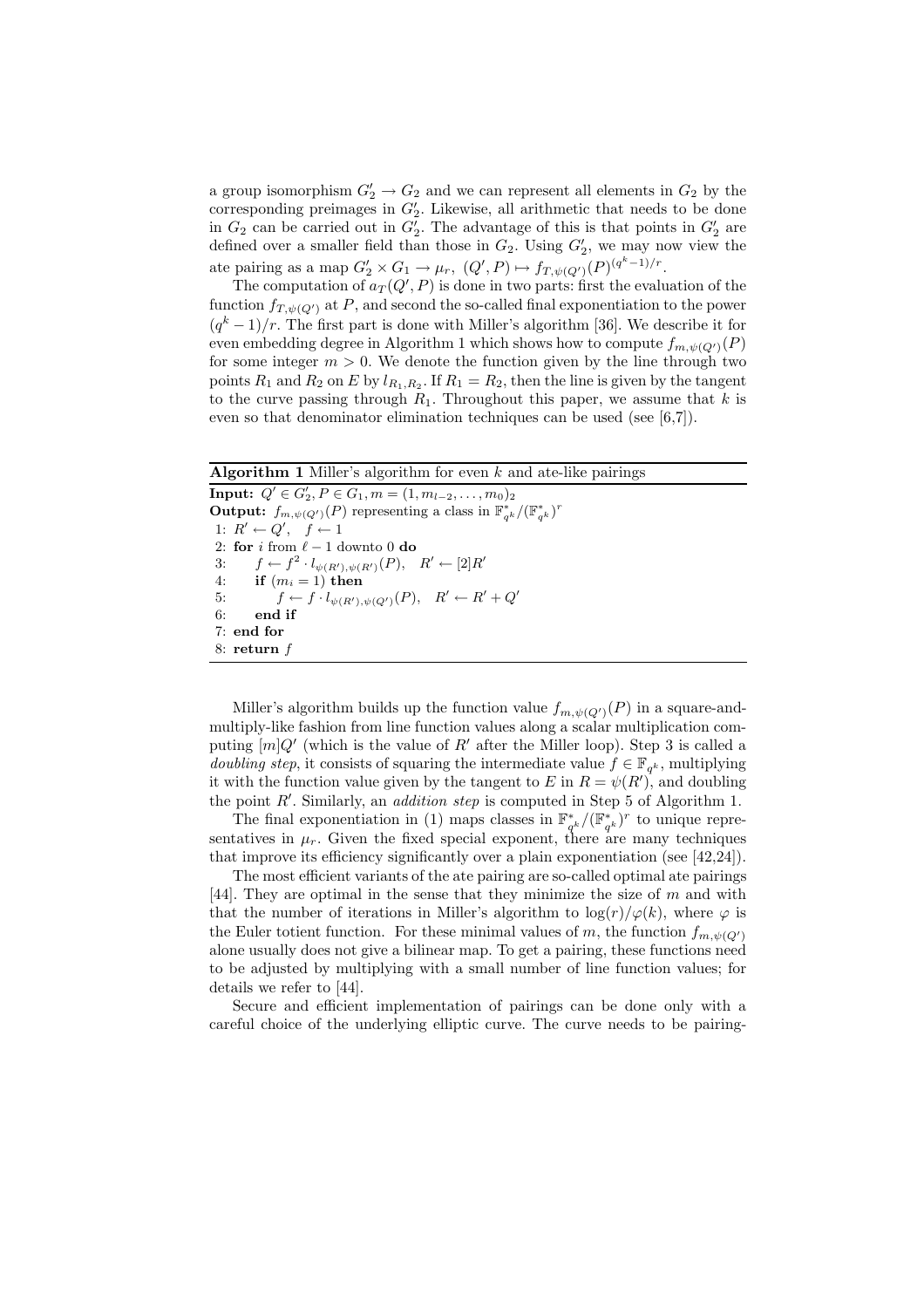friendly, i.e. the embedding degree  $k$  needs to be small, while  $r$  should be larger than  $\sqrt{q}$ . A survey of methods to construct such curves can be found in [20]. For security reasons, the parameters need to have certain minimal sizes which lead to optimal values for the embedding degree  $k$  for specific security levels (see for example the keysize recommendations in [43] and [4]).

Furthermore, it is advantageous to choose curves with twists of degree 4 or 6, so-called high-degree twists, since this results in higher efficiency due to the more compact representation of the group  $G_2$ . To achieve security levels of 128 bits or higher, embedding degrees of 12 and larger are optimal. Because the degree of the twist  $E'$  is at most 6, this means that when computing ate-like pairings at such security levels, all field arithmetic in the doubling and addition steps in Miller's algorithm takes place over a proper extension field of  $\mathbb{F}_q$ .

#### 2.2 Costs for doubling and addition steps

In this section, we take a closer look at the costs of the doubling and addition steps in Miller's algorithm. We begin by describing the evaluation of line functions in affine coordinates, i.e. a point P on E,  $P \neq \mathcal{O}$ , is given by two affine coordinates as  $P = (x_P, y_P)$ . Let  $R_1, R_2, S \in E$  with  $R_1 \neq -R_2$  and  $R_1, R_2 \neq \mathcal{O}$ . Then the function of the line through  $R_1$  and  $R_2$  (tangent to E if  $R_1 = R_2$ ) evaluated at S is given by  $l_{R_1, R_2}(S) = y_S - y_{R_1} - \lambda (x_S - x_{R_1})$ , where  $\lambda = (3x_{R_1}^2 + a)/2y_{R_1}$  if  $R_1 = R_2$  and  $\lambda = (y_{R_2} - y_{R_1})/(x_{R_2} - x_{R_1})$  otherwise. The value  $\lambda$  is also used to compute  $R_3 = R_1 + R_2$  on E by  $x_{R_3} = \lambda^2 - x_{R_1} - x_{R_2}$ and  $y_{R_3} = \lambda (x_{R_1} - x_{R_3}) - y_{R_1}$ . If  $R_1 = -R_2$ , then we have  $x_{R_1} = x_{R_2}$  and  $l_{R_1,R_2}(S) = x_S - x_{R_1}.$ 

Before analyzing the costs for doubling and addition steps, we introduce notations for field arithmetic costs. Let  $\mathbb{F}_{q^m}$  be an extension of degree m of  $\mathbb{F}_q$ for  $m \geq 1$ . We denote by  $\mathbf{M}_{q^m}$ ,  $\mathbf{S}_{q^m}$ ,  $\mathbf{I}_{q^m}$ ,  $\mathbf{add}_{q^m}$ ,  $\mathbf{sub}_{q^m}$ , and  $\mathbf{neg}_{q^m}$  the costs for multiplication, squaring, inversion, addition, subtraction, and negation in the field  $\mathbb{F}_{q^m}$ . When we omit the indices in all of the above, this indicates that we are dealing with arithmetic in a fixed field and field extensions do not play a role. The cost for a multiplication by a constant  $\omega \in \mathbb{F}_{q^m}$  is denoted by  $\mathbf{M}_{(\omega)}$ . We assume the same costs for addition of a constant as for a general addition.

Let notations be as described in Section 2.1. Let  $e = k/d$ , then  $G'_2$  $E'(\mathbb{F}_{q^e})[r]$ . Let  $P \in G_1, R', Q' \in G'_2$  and let  $R = \psi(R'), Q = \psi(Q')$ . Furthermore, we assume that  $\mathbb{F}_{q^k} = \mathbb{F}_{q^e}(\alpha)$  where  $\alpha \in \mathbb{F}_{q^k}$  is the same element as the one defining the twist  $E'$ , and we have  $\alpha^d = \omega \in \mathbb{F}_{q^e}$ . This means that each element in  $\mathbb{F}_{q^k}$  is given by a polynomial of degree  $d-1$  in  $\alpha$  with coefficients in  $\mathbb{F}_{q^e}$  and the twisting isomorphism  $\psi$  maps  $(x', y')$  to  $(\alpha^2 x', \alpha^3 y')$ .

#### Doubling steps in affine coordinates: We need to compute

$$
l_{R,R}(P) = y_P - \alpha^3 y_{R'} - \lambda (x_P - \alpha^2 x_{R'}) = y_P - \alpha \lambda' x_P + \alpha^3 (\lambda' x_{R'} - y_{R'})
$$

and  $R'_3 = [2]R'$ , where  $x_{R'_3} = \lambda'^2 - 2x_{R'}$  and  $y_{R'_3} = \lambda'(x_{R'} - x_{R'_3}) - y_{R'}$ . We have  $\lambda' = (3x_{R'}^2 + a/\alpha^4)/2y_{R'}$  and  $\lambda = (3x_R^2 + a)/2y_R = \alpha\lambda'$ . Note that  $[2]R' \neq \mathcal{O}$  in the pairing computation.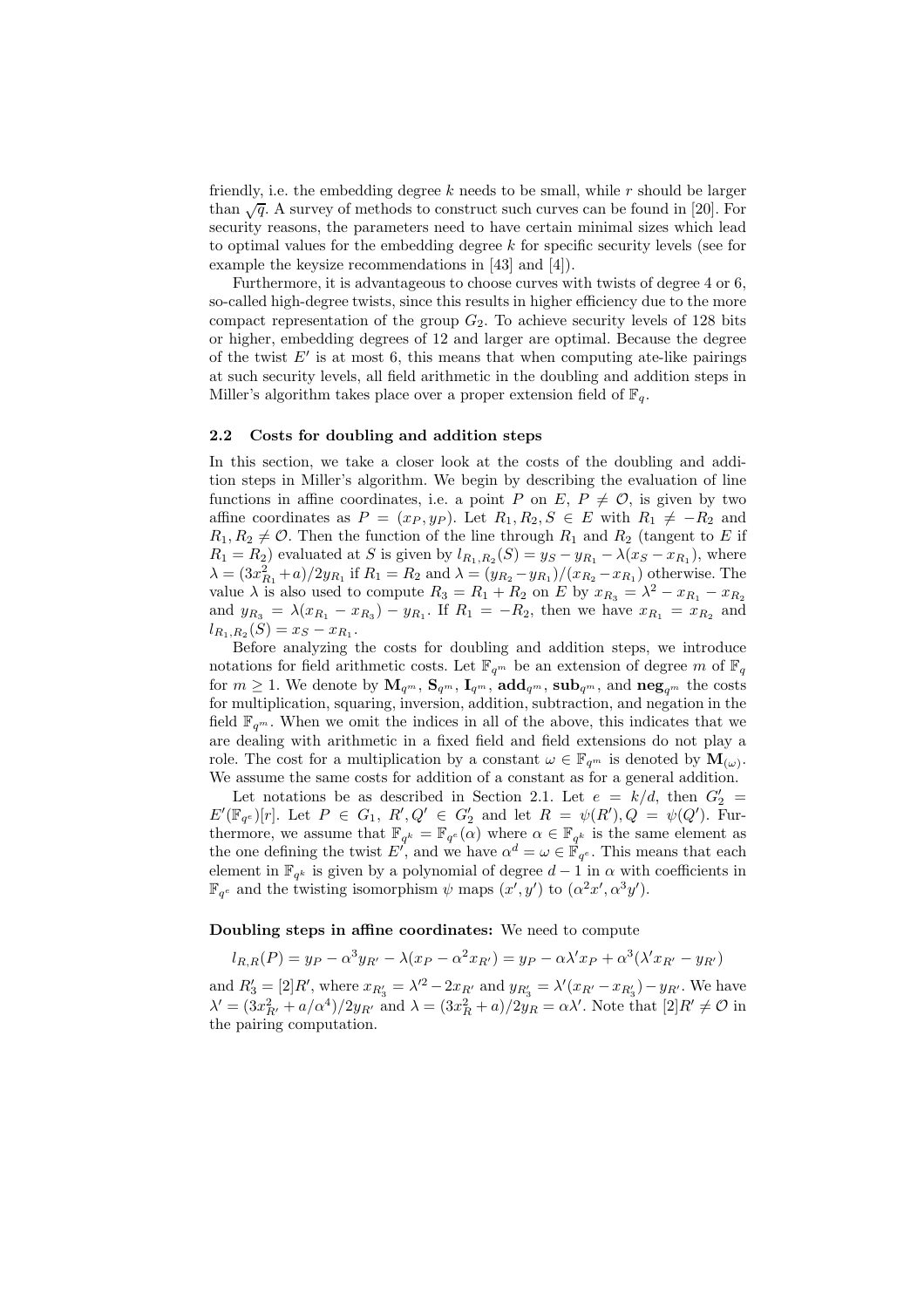The slope  $\lambda'$  can be computed with  $I_{q^e} + M_{q^e} + S_{q^e} + 4 \text{add}_{q^e}$ , assuming that we compute  $3x_{R'}^2$  and  $2y_{R'}$  by additions. To compute the double of R' from the slope  $\lambda'$ , we need at most  $\mathbf{M}_{q^e} + \mathbf{S}_{q^e} + 4\mathbf{sub}_{q^e}$ . We obtain the line function value with a cost of  $e\mathbf{M}_q$  to compute  $\lambda' x_P^{\mathsf{T}}$  and  $\mathbf{M}_{q^e}^{\mathsf{T}} + \mathbf{sub}_{q^e} + \mathbf{neg}_{q^e}$  for  $d \in \{4,6\}$ . When  $d =$ 2, note that  $\alpha^2 = \omega \in \mathbb{F}_{q^e}$  and thus we need  $(k/2)M_q + M_{q^{k/2}} + M_{(\omega)} + 2\text{sub}_{q^{k/2}}$ for the line.

We summarize the operation counts in Table 1. We restrict to even embedding degree and  $4 \mid k$  for  $b = 0$  as well as to  $6 \mid k$  for  $a = 0$  because these cases allow using the maximal-degree twists and are likely to be used in practice. We compare the affine counts to costs of the fastest known formulas using projective coordinates taken from [31] and [16]; see these papers for details. For an overview of the most efficient explicit formulas known for elliptic-curve operations see the EFD [10]. We transfer the formulas in [31] to the ate pairing using the trick in [16] where the ate pairing is computed entirely on the twist. In this setting we assume field extensions are constructed in a way that favors the representation of line function values. This means that the twist isomorphism can be different from the one described in this paper. Still, in the case  $d = 2$ , evaluation of the line function can not be done in  $k\mathbf{M}_q$ ; instead 2 multiplications in  $\mathbb{F}_{q^{k/2}}$  need to be done (see [16]). Furthermore, we assume that all precomputations are done as described in the above papers and small multiples are computed by additions.

| DBL                                   |   | coord.                           | $\mathbf{M}_q \quad \mathbf{I}_q e$ | $\mathbf{M}_{a^e}$ | $S_{a}e$ | $\mathbf{M}_{\ell}$ .                    | $\textbf{add}_{a^e}$ | $\mathbf{sub}_{a^e}$ | $\mathbf{neg}_{q^e}$ |
|---------------------------------------|---|----------------------------------|-------------------------------------|--------------------|----------|------------------------------------------|----------------------|----------------------|----------------------|
| $ab \neq 0$                           | 2 | affine                           | k/2                                 | 3                  |          | $1\mathbf{M}_{(\omega)}$                 |                      |                      |                      |
| $\lceil 2 \rceil$<br>$\boldsymbol{k}$ |   | Jac. [31]                        |                                     | U                  |          | $1\mathbf{M}_{(a/\underline{\omega}^2)}$ |                      |                      |                      |
| $b=0$                                 | 4 | affine                           | k/4                                 | 3                  |          |                                          |                      |                      |                      |
| $4 \nvert k$                          |   | $\left[16\right]$<br>$W_{(1,2)}$ | k/2                                 |                    |          | $1\mathbf{M}_{(a/\omega)}$               |                      |                      |                      |
| $a=0$                                 |   | affine                           | k/6                                 | 3                  | 2        |                                          |                      | 5                    |                      |
| $6 \mid k$                            |   | proj. [16]                       | k/3                                 |                    |          | $1\mathbf{M}_{(b/\omega)}$               |                      |                      |                      |

Table 1. Operation counts for the doubling step in the ate-like Miller loop omitting  $1\mathbf{S}_{q^k} + 1\mathbf{M}_{q^k}$ .

Addition steps in affine coordinates: The line function value has the same shape as for doubling steps. Note that we can replace  $R'$  by  $Q'$  in the line and compute

$$
l_{R,Q}(P) = y_P - \alpha^3 y_{Q'} - \lambda (x_P - \alpha^2 x_{Q'}) = y_P - \alpha \lambda' x_P + \alpha^3 (\lambda' x_{Q'} - y_{Q'})
$$

and  $R'_3 = R' + Q'$ , where  $x_{R'_3} = \lambda'^2 - x_{R'} - x_{Q'}$  and  $y_{R'_3} = \lambda'(x_{R'} - x_{R'_3}) - y_{R'}$ . The slope  $\lambda'$  now is different, namely  $\lambda' = (y_{R'} - y_{Q'})/(x_{R'} - x_{Q'})$ . Note that  $R' = -Q'$  does not occur when computing Miller function values of degree less than  $r$ . The cost for doing an addition step is the same as that for a doubling step, except that the cost to compute the slope  $\lambda'$  is now  $I_{q^e} + M_{q^e} + 2 \textbf{sub}_{q^e}$ .

Table 2 compares the costs for affine addition steps to those in projective coordinates. Again, we take these operation counts from the literature (see [1,16,15] for the explicit formulas and details on the computation). Concerning the field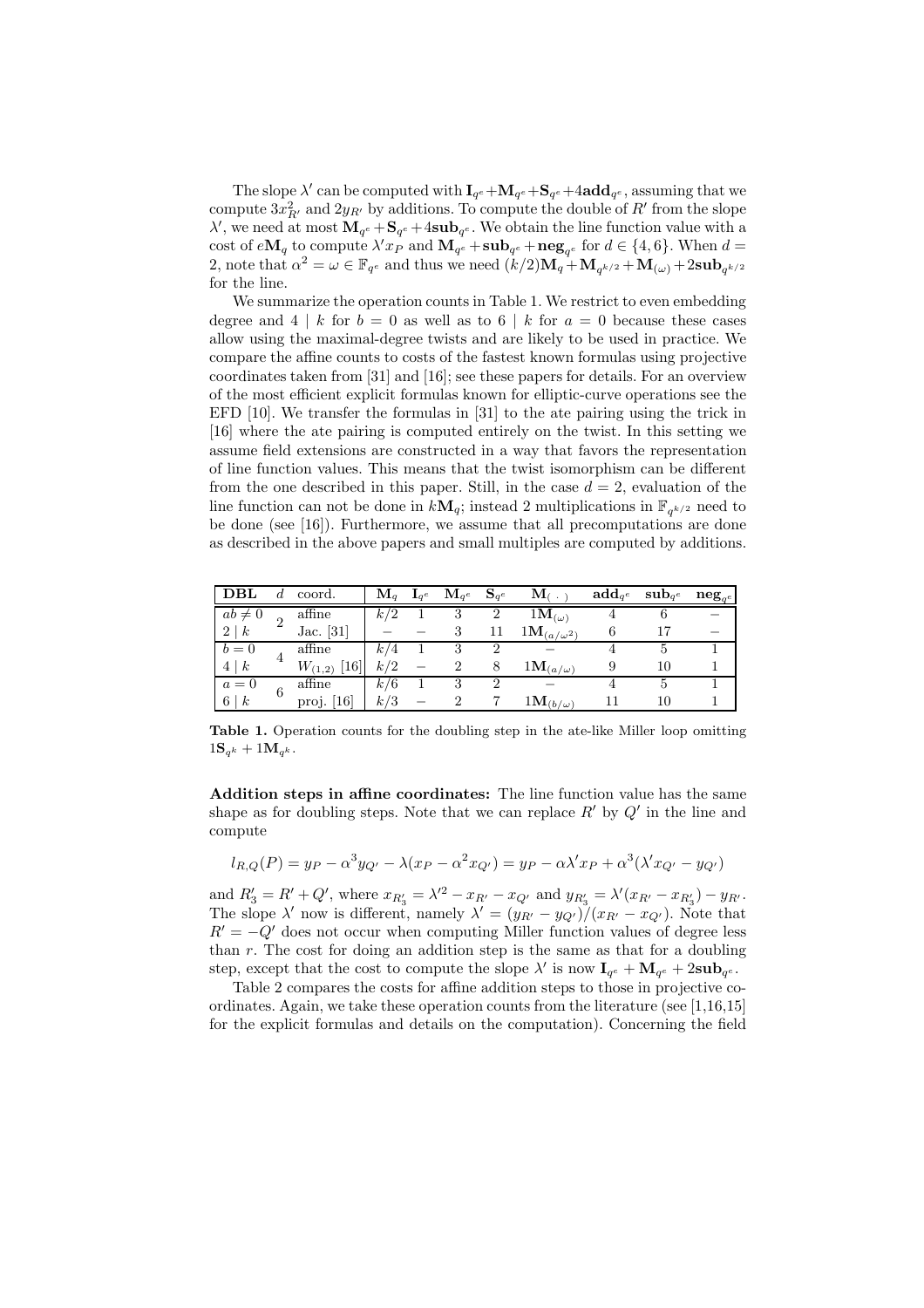and twist representations and line function evaluation, similar remarks as for doubling steps apply here.

The multiplication with  $\omega$  in the case  $d = 2$  can be done as a precomputation, since  $Q'$  is fixed throughout the pairing algorithm. Since other formulas do not have multiplications by constants, we omit this column in Table 2.

| l ADD.      | $\overline{d}$ | coord.               |         |    |   | $\mathbf{M}_q \quad \mathbf{I}_{q^e} \quad \mathbf{M}_{q^e} \quad \mathbf{S}_{q^e} \quad \mathbf{add}_{q^e} \quad \mathbf{sub}_{q^e} \quad \mathbf{neg}_{q^e}$ |  |
|-------------|----------------|----------------------|---------|----|---|----------------------------------------------------------------------------------------------------------------------------------------------------------------|--|
| $ab \neq 0$ |                | affine               | k/2     |    |   |                                                                                                                                                                |  |
| $2 \mid k$  |                | Jacobian [1]         |         |    | 6 |                                                                                                                                                                |  |
| $b=0$       | $\overline{4}$ | affine               | k/4     |    |   |                                                                                                                                                                |  |
| $4 \mid k$  |                | $W_{(1,2)}$ [16]     | k/2     | 9  |   |                                                                                                                                                                |  |
| $a=0$       | 6              | affine               | $k/6$ 1 | 3  |   |                                                                                                                                                                |  |
| $6 \mid k$  |                | projective $[15,16]$ | k/3     | 11 |   |                                                                                                                                                                |  |

Table 2. Operation counts for the addition step in the ate-like Miller loop omitting  $1\mathbf{M}_{ak}$ .

Affine versus projective: Doubling and addition steps for computing pairings in affine coordinates include one inversion in  $\mathbb{F}_{q^e}$  per step. The various projective formulas avoid the inversion, but at the cost of doing more of the other operations. How much higher these costs are exactly, depends on the underlying field implementation and the ratio of the costs for squaring to multiplication.

A rough estimate of the counts in Table 2 shows that for  $S_{q^e} = M_{q^e}$  or  $\mathbf{S}_{q^e} = 0.8 \mathbf{M}_{q^e}$  (commonly used values in the literature, see [10]), the cost traded for the inversion in the projective addition formulas is at least  $9M_{q^e}$ . For doubling steps, it is smaller, but larger than  $3\mathbf{M}_{q^e}$  in all cases. Since doubling steps are much more frequent in the pairing computation (especially when a low Hamming weight for the degree of the used Miller function is chosen), the traded cost in the doubling case is the most relevant to consider.

*Example 1.* Let  $ab \neq 0$ , i.e.  $d = 2$ . The cost that has to be weighed against the inversion cost for a doubling step is  $9S_{q^{k/2}} - (k/2)M_q + M_{(a/\omega^2)} - M_{(\omega)} +$  $2 \text{add}_{q^{k/2}}+11 \text{sub}_{q^{k/2}}$ . Clearly,  $(k/2)M_q < S_{q^{k/2}}$ , and we assume  $M_{(\omega)} \approx M_{(a/\omega^2)}$ and  $\text{add}_{q^{k/2}} \approx \text{sub}_{q^{k/2}}$ . If  $\mathbf{S}_{q^{k/2}} \approx 0.8 \mathbf{M}_{q^{k/2}}$ , we see that if an inversion costs less than  $6.4M_{q^{k/2}} + 13$ add $_{q^{k/2}}$ , then affine coordinates are better than Jacobian.

*Example 2.* In the case  $a = 0, d = 6$ , and  $\mathbf{S}_{q^{k/6}} \approx 0.8 \mathbf{M}_{q^{k/6}}$ , similar to the previous example, we deduce that if an inversion in  $\mathbb{F}_{q^{k/6}}$  is less than  $3\mathbf{M}_{q^{k/6}} +$  $(k/6)M_q + M_{(b/\omega)} + 12 \text{add}_{q^{k/6}}$ , then affine coordinates beat the projective ones.

To compare affine to projective formulas, we need to look at the relative cost of an inversion that is used in the affine formulas versus the cost of the additional operations needed for the projective formulas. Therefore, an important measure that determines whether the affine formulas are competitive with the projective formulas is the ratio of the cost of an inversion to the cost of a multiplication. For a positive integer  $\ell$ , define the inversion-to-multiplication ratio in the field  $\mathbb{F}_{q^{\ell}}$  by  $\mathbf{R}_{q^{\ell}} = \mathbf{I}_{q^{\ell}} / \tilde{\mathbf{M}}_{q^{\ell}}.$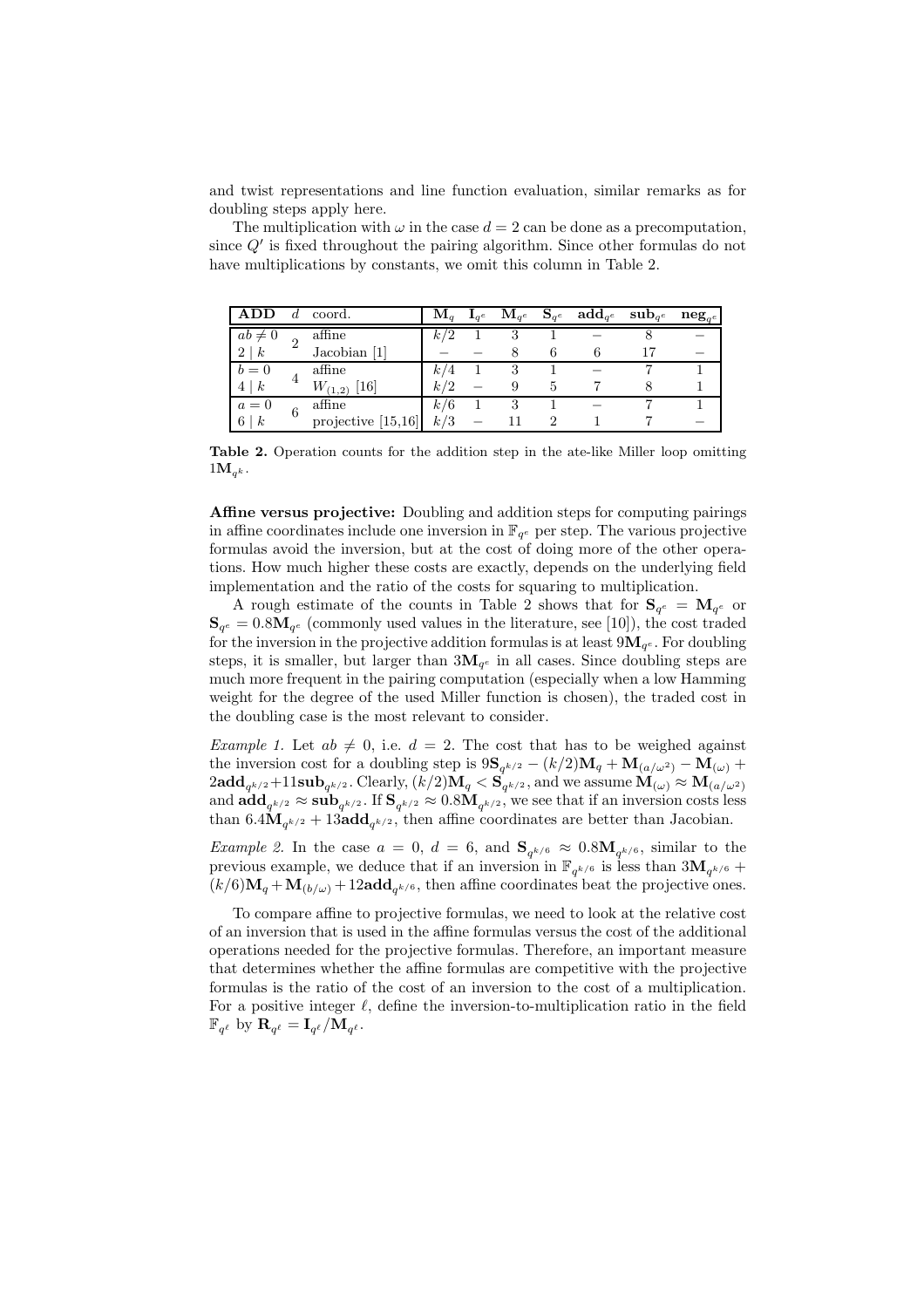In implementations of prime fields, inversions are usually very expensive, i.e. the ratio  $\mathbf{R}_q$  is very large. So the costs for inversions are much higher than the above-mentioned costs to avoid them. Thus it does not make sense to use affine coordinates. But it is possible to obtain much smaller ratios, e.g. when computing in extension fields. Since the ate pairing requires inversions only in  $\mathbb{F}_{q^e}$  this could be in favor of affine coordinates. Depending on the specific ratio  $\mathbf{R}_q$  for a given implementation, affine coordinates might even be faster than projective.

# 3 Inversions in extension fields for the ate pairing

In this section, we describe and analyze a way to compute inversions in finite field extensions. It is based on a given, fixed implementation of arithmetic in the underlying prime field and explains that the inversion-to-multiplication ratio  $R = I/M$  decreases when moving up in a tower of field extensions.

#### 3.1 Inverses in field extensions

The method we suggest for computing the inverse of an element in an extension of some finite field  $\mathbb{F}_q$  was originally described by Itoh and Tsujii [32] for binary fields using normal bases. Kobayashi et al. [34] generalize the technique to largecharacteristic fields in polynomial basis and use it for elliptic-curve arithmetic. It is a standard way to compute inverses in optimal extension fields (see [2,27] and [17, Sections 11.3.4 and 11.3.6]).

We require  $\mathbb{F}_{q^{\ell}} = \mathbb{F}_{q}(\alpha)$  where  $\alpha$  has minimal polynomial  $X^{\ell} - \omega$  for some  $\omega \in \mathbb{F}_q^*$  and assume  $gcd(\ell, q) = 1$ . Then, the inverse of  $\beta \in \mathbb{F}_q^*$  $_{q^{\ell}}^*$  can be computed as

$$
\beta^{-1} = \beta^{v-1} \cdot \beta^{-v},
$$

where  $v = (q^{\ell} - 1)/(q - 1) = q^{\ell-1} + \cdots + q + 1$ . Note that  $\beta^v$  is the norm of  $\beta$ and thus lies in the base field  $\mathbb{F}_q$ . So the cost for computing the inverse of  $\beta$  is the cost for computing  $\beta^{v-1}$  and  $\beta^v$ , one inversion in the base field  $\mathbb{F}_q$  to obtain  $\beta^{-v}$ , and the multiplication of  $\beta^{v-1}$  with  $\beta^{-v}$ . The powers of  $\beta$  are obtained by using the q-power Frobenius automorphism on  $\mathbb{F}_q^{\ell}$ .

We give a brief estimate of the cost of the above. A Frobenius computation using a look-up table of  $\ell-1$  pre-computed values in  $\mathbb{F}_q$  consisting of powers of  $\omega$ costs at most  $\ell-1$  multiplications in  $\mathbb{F}_q$  (see [34, Section 2.3], note gcd $(\ell, q) = 1$ ). According to [29, Section 2.4.3] the computation of  $\beta^{v-1}$  via an addition chain approach, using a look-up table for each needed power of the Frobenius, costs at most  $|\log(\ell-1)| + h(\ell-1)$  Frobenius computations and fewer multiplications in  $\mathbb{F}_{q^{\ell}}$ . Here  $h(m)$  denotes the Hamming weight of an integer m. Knowing that  $\beta^v \in$  $\mathbb{F}_q^4$ , its computation from  $\beta^{v-1}$  and  $\beta$  costs at most  $\ell$  base field multiplications, one multiplication with  $\omega$ , and  $\ell-1$  base field additions. The final multiplication of  $\beta^{-v}$  with  $\beta^{v-1}$  can be done in  $\ell$  base field multiplications. This leads to an upper bound for the cost of an inversion in  $\mathbb{F}_{q^{\ell}}$  as follows:

$$
\mathbf{I}_{q^{\ell}} \leq \mathbf{I}_{q} + (\lfloor \log(\ell - 1) \rfloor + h(\ell - 1))(\mathbf{M}_{q^{\ell}} + (\ell - 1)\mathbf{M}_{q})
$$
  
+2\ell\mathbf{M}\_{q} + \mathbf{M}\_{(\omega)} + (\ell - 1)\mathbf{add}\_{q}. (2)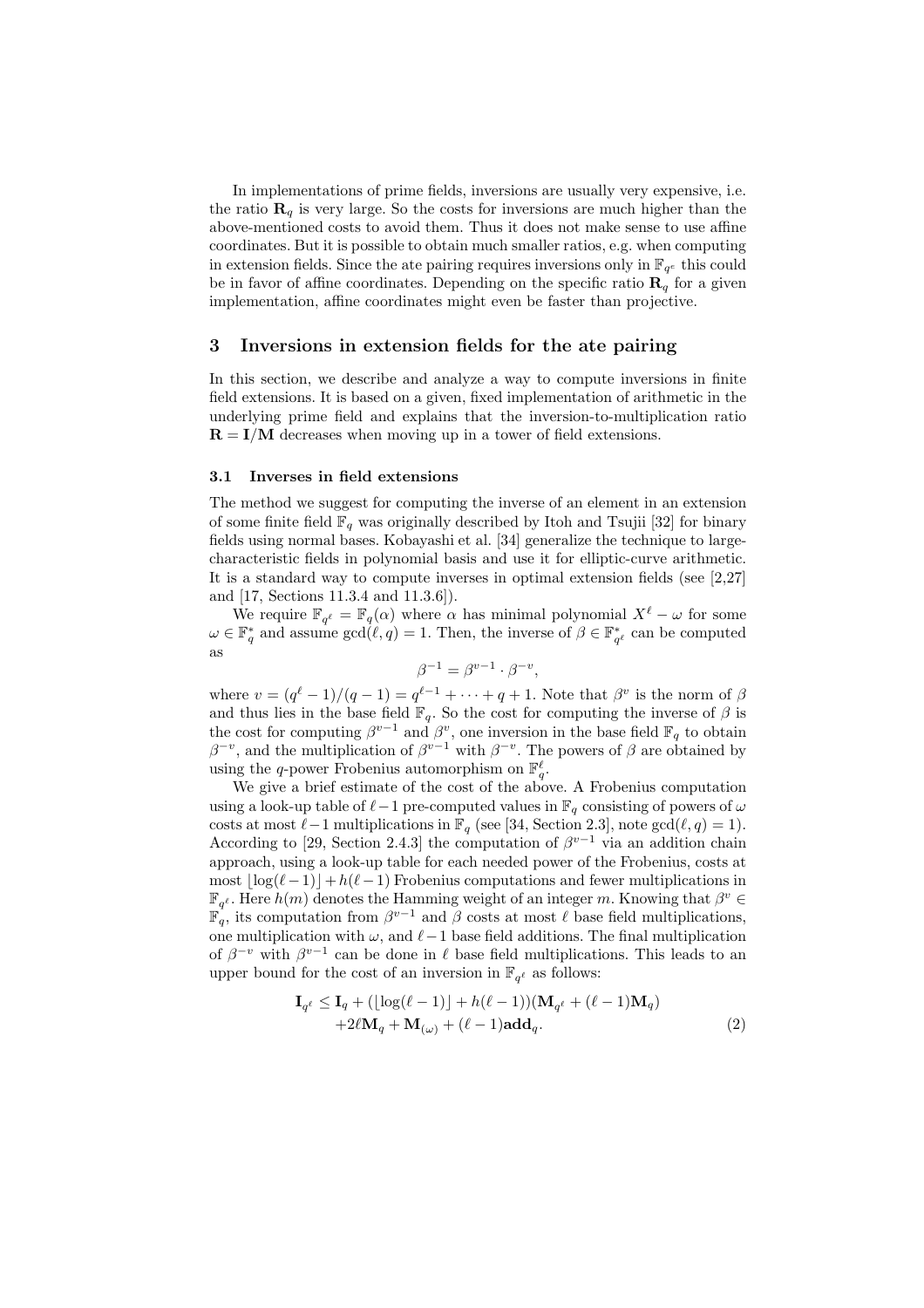Let  $M(\ell)$  be the minimal number of multiplications in  $\mathbb{F}_q$  needed to multiply two different, non-trivial elements in  $\mathbb{F}_{q^{\ell}}$  not lying in a proper subfield of  $\mathbb{F}_{q^{\ell}}$ . Then the following lemma bounds the ratio of inversion to multiplication costs in  $\mathbb{F}_{q^{\ell}}$  from above by  $1/M(\ell)$  times the ratio in  $\mathbb{F}_q$  plus an explicit constant. Thus the ratio in the extension improves by roughly a factor of  $M(\ell)$ .

**Lemma 1.** Let  $\mathbb{F}_q$  be a finite field,  $\ell > 1$ ,  $\mathbb{F}_{q^{\ell}} = \mathbb{F}_q(\alpha)$  with  $\alpha^{\ell} = \omega \in \mathbb{F}_q^*$ . Then using the above inversion algorithm in  $\mathbb{F}_{q^{\ell}}$  leads to

$$
\mathbf{R}_{q^{\ell}} \leq \mathbf{R}_{q}/M(\ell) + C(\ell),
$$

where  $C(\ell) = \lfloor \log(\ell-1) \rfloor + h(\ell-1) + \frac{1}{M(\ell)}(3\ell + (\ell-1)(\lfloor \log(\ell-1) \rfloor + h(\ell-1))).$ 

*Proof.* Since  $M(\ell)$  is the minimal number of multiplications in  $\mathbb{F}_q$  needed for multiplying two elements in  $\mathbb{F}_{q^{\ell}}$ , we can assume that the actual cost for the latter is  $\mathbf{M}_{q^{\ell}} \geq M(\ell) \mathbf{M}_{q}$ . Using inequality (2), we deduce

$$
\mathbf{R}_{q^{\ell}} = \mathbf{I}_{q^{\ell}}/\mathbf{M}_{q^{\ell}} \le \mathbf{I}_{q}/(M(\ell)\mathbf{M}_q) + \tilde{C}(\ell) = \mathbf{R}_{q}/M(\ell) + \tilde{C}(\ell),
$$

where  $\tilde{C}(\ell) = \lfloor \log(\ell-1) \rfloor + h(\ell-1) + (2\ell + (\ell-1)(\lfloor \log(\ell-1) \rfloor + h(\ell-1))) / M(\ell) +$  $(\mathbf{M}_{\omega} + (\ell - 1)\mathbf{add}_q)/(M(\ell)\mathbf{M}_q)$ . Since  $\mathbf{M}_{(\omega)} \leq \mathbf{M}_q$  and  $\mathbf{add}_q \leq \mathbf{M}_q$ , we get  $\mathbf{M}_{+} + (\ell - 1)\mathbf{add}_{-} \leq \ell \mathbf{M}_{-}$  and thus  $\tilde{C}(\ell) \leq C(\ell)$  $\mathbf{M}_{\omega} + (\ell - 1)\mathbf{add}_{q} \leq \ell \mathbf{M}_{q}$  and thus  $\tilde{C}(\ell) \leq C(\ell)$ .

In Table 3 we give values for the factor  $1/M(\ell)$  and the additive constant  $C(\ell)$  that determine the improvements of  $\mathbf{R}_{q^{\ell}}$  over  $\mathbf{R}_{q}$  for several small extension degrees  $\ell$ . We take the numbers for  $M(\ell)$  from the formulas given in [38].

|   | U    | u    | 13   |    |   |
|---|------|------|------|----|---|
| v | 3.33 | 5.33 | 5.08 | 24 | ◡ |

**Table 3.** Constants that determine the improvement of  $\mathbf{R}_{q\ell}$  over  $\mathbf{R}_{q\ell}$ 

For small-degree extensions, the inversion method can be easily made explicit. We state and analyze it for quadratic and cubic extensions.

Quadratic extensions: Let  $\mathbb{F}_{q^2} = \mathbb{F}_q(\alpha)$  with  $\alpha^2 = \omega \in \mathbb{F}_q$ . An element  $\beta = b_0 + b_1 \alpha \neq 0$  can be inverted as

$$
\frac{1}{b_0 + b_1 \alpha} = \frac{b_0 - b_1 \alpha}{b_0^2 - b_1^2 \omega} = \frac{b_0}{b_0^2 - b_1^2 \omega} - \frac{b_1}{b_0^2 - b_1^2 \omega} \alpha.
$$

In this case the norm of  $\beta$  is given explicitly by  $b_0^2 - b_1^2 \omega \in \mathbb{F}_q$ . The inverse of  $\beta$ thus can be computed in  $I_{q^2} = I_q + 2M_q + 2S_q + M_{(\omega)} + \text{sub}_q + \text{neg}_q$ .

We assume that we multiply  $\mathbb{F}_{q^2}$ -elements with Karatsuba multiplication, which costs  $M_{q^2} = 3M_q + M_{(\omega)} + 2 \text{add}_q + 2 \text{sub}_q$ . As in the general case above,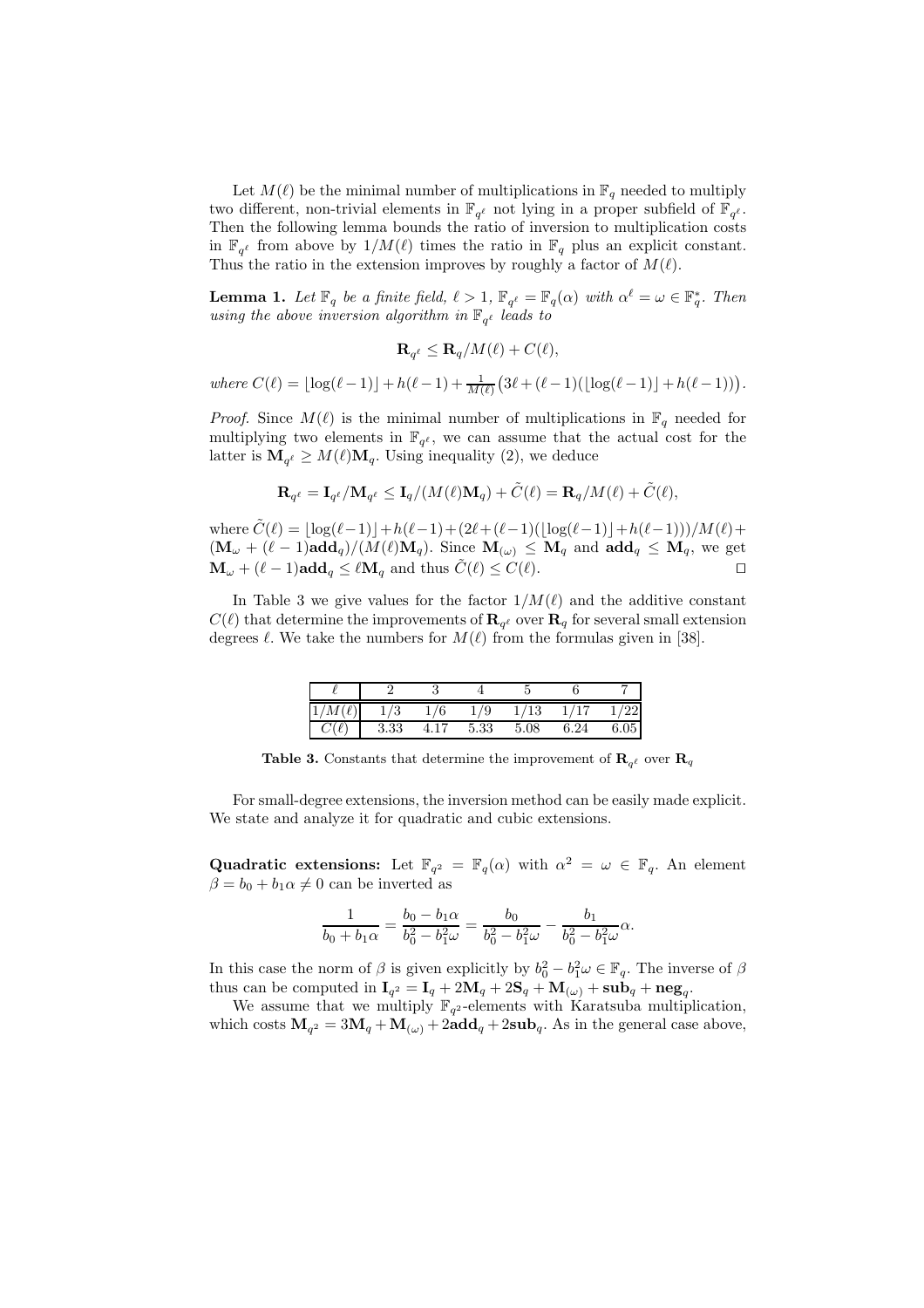we assume that the cost for a full multiplication in the quadratic extension is at least  $M_{q^2} \ge 3M_q$ , i.e. we restrict to the average case where both elements have both of their coefficients different from 0. Thus

$$
\mathbf{R}_{q^2} = \mathbf{I}_{q^2}/\mathbf{M}_{q^2} \leq (\mathbf{I}_q/3\mathbf{M}_q) + 2 = \mathbf{R}_q/3 + 2,
$$

where we roughly assume that  $I_{q^2} \leq I_q+6\mathbf{M}_q$ . This bound shows that for  $\mathbf{R}_q > 3$ the ratio becomes smaller in  $\mathbb{F}_{q^2}$ . For large ratios in  $\mathbb{F}_q$  it becomes roughly  $\mathbf{R}_q/3$ .

**Cubic extensions:** Let  $\mathbb{F}_{q^3} = \mathbb{F}_q(\alpha)$  with  $\alpha^3 = \omega \in \mathbb{F}_q$ . Similar to the quadratic case we can invert  $\beta = b_0 + b_1 \alpha + b_2 \alpha^2 \in \mathbb{F}_q^*$  $_{q^3}^*$  by

$$
\frac{1}{b_0 + b_1 \alpha + b_2 \alpha^2} = \frac{b_0^2 - \omega b_1 b_2}{N(\beta)} + \frac{\omega b_2^2 - b_0 b_1}{N(\beta)} \alpha + \frac{b_1^2 - b_0 b_2}{N(\beta)} \alpha^2
$$

with  $N(\beta) = b_0^3 + b_1^3 \omega + b_2^3 \omega^2 - 3 \omega b_0 b_1 b_2$ . We start by computing  $\omega b_1$  and  $\omega b_2$ as well as  $b_0^2$  and  $b_1^2$ . The terms in the numerators are obtained by a 2-term Karatsuba multiplication and additions and subtractions via  $3M_q$  computing  $b_0b_2$ ,  $\omega b_1b_2$  and  $(\omega b_2 + b_0)(b_2 + b_1)$ . The norm can be computed by 3 more multiplications and 2 additions. Thus the cost for the inversion is  $I_{q^3} = I_q +$  $9M_q + 2S_q + 2M_{(\omega)} + 4add_q + 4sub_q$ . A Karatsuba multiplication can be done  $\lim_{q \to 0} M_{q^3} = 6M_q + 2M_{(\omega)} + 9$  and  $\lim_{q \to 0} \frac{1}{q} + 6$  sub  $\lim_{q \to 0} M_{q^3} \ge 6M_q$ , assume  $I_{q^3} \le$  $\mathbf{I}_q + 18\mathbf{M}_q$  and obtain  $\mathbf{R}_{q^3} = \mathbf{I}_{q^3} / \mathbf{M}_{q^3} \leq (\mathbf{I}_q / 6\mathbf{M}_q) + 3 = \mathbf{R}_q / 6 + 3.$ 

Towers of field extensions: Baktir and Sunar [3] introduce optimal tower fields as an alternative for optimal extension fields, where they build a large field extension as a tower of small extensions instead of one big extension. They describe how to use the above inversion technique recursively by passing down the inversion in the tower, finally arriving at the base field. They show that this method is more efficient than computing the inversion in the corresponding large extension with the Itoh-Tsujii inversion directly.

In pairing-based cryptography it is common to use towers of fields to represent the extension  $\mathbb{F}_{q^k}$ , where k is the embedding degree. Benger and Scott [9] discuss how to best choose such towers, but do not address inversions.

## 3.2 Extension-field inversions for the ate pairing

We have seen in Section 2 that for the ate pairing, the inversions in the doubling and addition steps are inversions in a proper extension field of  $\mathbb{F}_q$ . We now take a closer look at specific high-security levels to see which degrees these extension fields have. For a pairing-friendly elliptic curve  $E$  over  $\mathbb{F}_q$  with embedding degree k with respect to a prime divisor  $r \mid \#E(\mathbb{F}_q)$ , we define the  $\rho$ -value of E as  $\rho = \log(q)/\log(r)$ . This value is a measure of the base field size relative to the size of the prime-order subgroup on the curve.

Table 4 gives the recommendations by NIST [4] and ECRYPT II [43] for equivalent levels of security for the discrete logarithm problems in the elliptic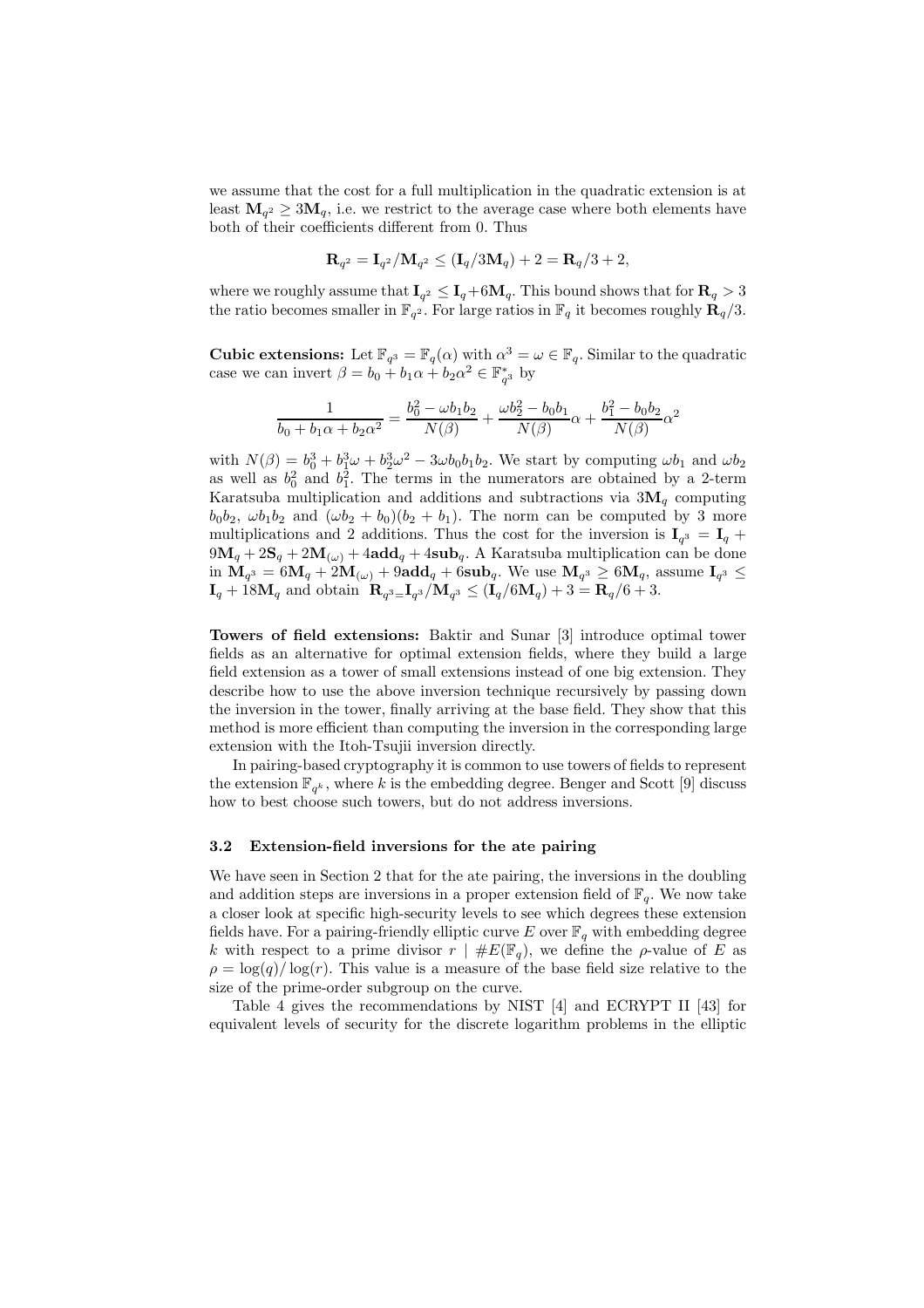curve subgroup of order r and in a subgroup of  $\mathbb{F}_q^*$  $_{q^k}^*$ . For efficiency reasons, it is desirable to balance the security in both groups. The group sizes are linked by the embedding degree k, which leads to desired values for  $\rho k$  as given in Table 4.

| security     |                   | NIST <sup>[4]</sup> |          | ECRYPT II [43] |          |  |  |  |
|--------------|-------------------|---------------------|----------|----------------|----------|--|--|--|
| $\rm (bits)$ | bits <sup>'</sup> | (bits)              | $\alpha$ | (bits)         | $\rho k$ |  |  |  |
| 128          | 256               | 3072                | 12       | 3248           | 12.69    |  |  |  |
| 192          | 384               | 7680                | 20       | 7936           | 20.67    |  |  |  |
| 256          | 512               | 15360               | 30       | 15424          | 30.13    |  |  |  |

Table 4. NIST [4] and ECRYPT II [43] recommendations for bitsizes of r and  $q^k$ providing equivalent levels of security on elliptic-curve point groups and in finite fields.

To implement pairings at a given security level, one needs to find a pairingfriendly elliptic curve with parameters of at least the sizes given in Table 4; for efficiency it is even desirable to obtain  $\rho k$  as close to the desired value as possible. An overview of construction methods for pairing-friendly elliptic curves is given in [20]. In Table 5, we list suggestions for curve families by their construction in [20] for high-security levels of 128, 192, and 256 bits. The last column in Table 5 shows the field extensions in which inversions are done to compute the line function slopes. We not only give families of curves with twists of degree 4 and 6, but also more generic families such that the curves only have a twist of degree 2. Of course, in the latter case the extension field, in which inversions for the affine ate pairing need to be computed, is larger than when dealing with higher-degree twists. Because curves with twists of degree 4 and 6 are special (they have j-invariants 1728 and 0), there might be reasons to choose the more generic curves. Note that curves from the given constructions are all defined over prime fields. Therefore we use the notation  $\mathbb{F}_p$  in Table 5.

| security | construction in [20] | curve         | $\boldsymbol{k}$ |      | $\rho k$ | d              | extension             |
|----------|----------------------|---------------|------------------|------|----------|----------------|-----------------------|
|          | Ex. 6.8              | $a=0$         | 12               | 1.00 | 12.00    | 6              | $\mathbb{F}_{p^2}$    |
| 128      | Ex. 6.10             | $b=0$         | 8                | 1.50 | 12.00    | 4              | $\mathbb{F}_{p^2}$    |
|          | Section 5.3          | $a, b \neq 0$ | 10               | 1.00 | 10.00    | $\overline{2}$ | $\mathbb{F}_{p^5}$    |
|          | Constr. $6.7+$       | $a, b \neq 0$ | 12               | 1.75 | 21.00    | $\overline{2}$ | $\mathbb{F}_{p^6}$    |
|          | Ex. 6.12             | $a=0$         | 18               | 1.33 | 24.00    | 6              | $\mathbb{F}_{p^3}$    |
| 192      | Ex. 6.11             | $b=0$         | 16               | 1.25 | 20.00    | 4              | $\mathbb{F}_{p^4}$    |
|          | Constr. $6.3+$       | $a, b \neq 0$ | 14               | 1.50 | 21.00    | $\overline{2}$ | $\mathbb{F}_{p^7}$    |
| 256      | Constr. $6.6$        | $a=0$         | 24               | 1.25 | 30.00    | 6              | $\mathbb{F}_{p^4}$    |
|          | Constr. $6.4$        | $b=0$         | 28               | 1.33 | 37.24    | 4              | $\mathbb{F}_{p^7}$    |
|          | Constr. $6.24+$      | $a, b \neq 0$ | 26               | 1.17 | 30.34    | $\overline{2}$ | $\mathbb{F}_{p^{13}}$ |

Table 5. Extension fields for which inversions are needed when computing ate-like pairings for different examples of pairing-friendly curve families suitable for the given security levels.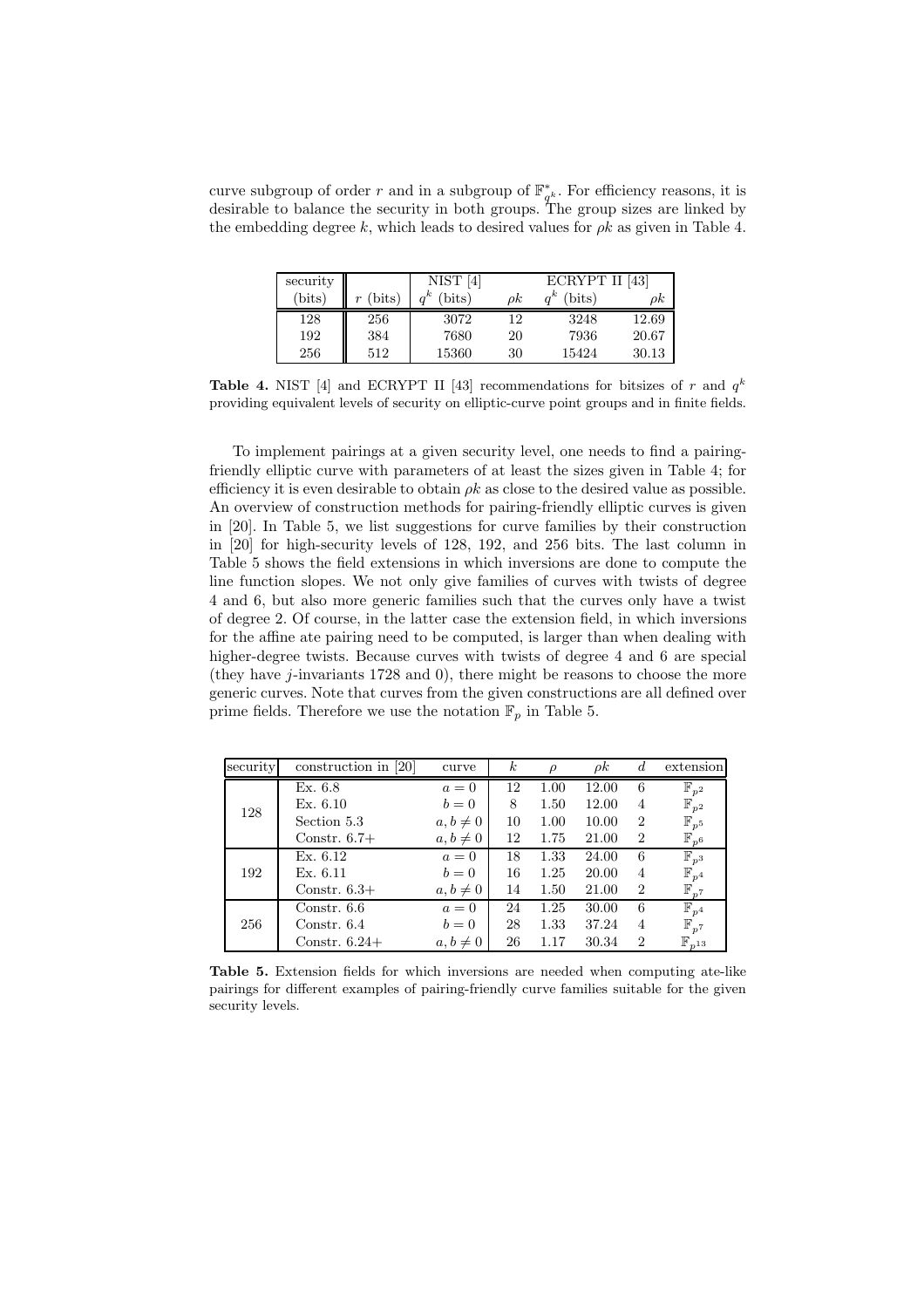Remark 1. The conclusion to underline from the discussion in this section, is that, using the improved inversions in towers of extension fields described here, there are at least two scenarios where most implementations of the ate pairing would be more efficient using affine coordinates:

When higher security levels are required, so that  $k$  is large. For example 256bit security with  $k = 28$ , so that most of the computations for the ate pairing take place in the field extension of degree 7, even using a degree-4 twist (secondto-last line of Table 5). In that case, the  $I/M$  ratio in the degree-7 extension field would be roughly 22 times less (plus 6) than the ratio in the base field (see the last entry in Table 3). The costs for doubling and addition steps given in the second lines of Tables 1 and 2 for degree-4 twists show that the cost of the inversion avoided in a projective implementation should be compared with roughly  $6\mathbf{S}_{q^7} + 5\mathbf{add}_{q^7} + 5\mathbf{sub}_{q^7}$  extra for a doubling (and an extra  $6\mathbf{M}_{q^7} +$  $4S_{q^7} + 7 \text{add}_{q^7} + \text{sub}_{q^7}$  for an addition step). In most implementations of the base field arithmetic, the cost of these 16 or 17 operations in the extension field would outweigh the cost of one improved inversion in the extension field. See for example our sample timings for degree-6 extension fields in Table 6 in Section 5. Note there that even the cost for additions and subtractions is not negligible as is usually assumed.

When special high-degree twists are not being used. In this scenario there are two reasons why affine coordinates will be better under most circumstances:

First, the costs for doubling and addition steps given in the first lines of Tables 1 and 2 for degree-2 twists are not nearly as favorable towards projective coordinates as the formulas in the case of higher degree twists. For degree-2 twists, both the doubling and addition steps require roughly at least 9 extra squarings and 13 or 15 extra field extension additions or subtractions for the projective formulas.

Second, the degree of the extension field where the operations take place is larger. See the bottom row for each security level in Table 5, so we have extension degree 6 for 128-bit security up to extension degree 13 for 256-bit security.

# 4 Sharing inversions for pairing computation

In this section, we revisit a well-known trick for efficiently computing several inverses at once, asymptotically achieving an I/M-ratio of 3. We point out and recall possibilities to improve pairing computation in affine coordinates by using this trick.

## 4.1 Simultaneous inversions

The inverses of s field elements  $a_1, \ldots, a_s$  can be computed simultaneously with Montgomery's well-known sharing-inversions trick [37, Section 10.3.1.] at the cost of 1 inversion and  $3(s-1)$  multiplications. It is based on the following idea: to compute the inverse of two elements  $a$  and  $b$ , one computes their product  $ab$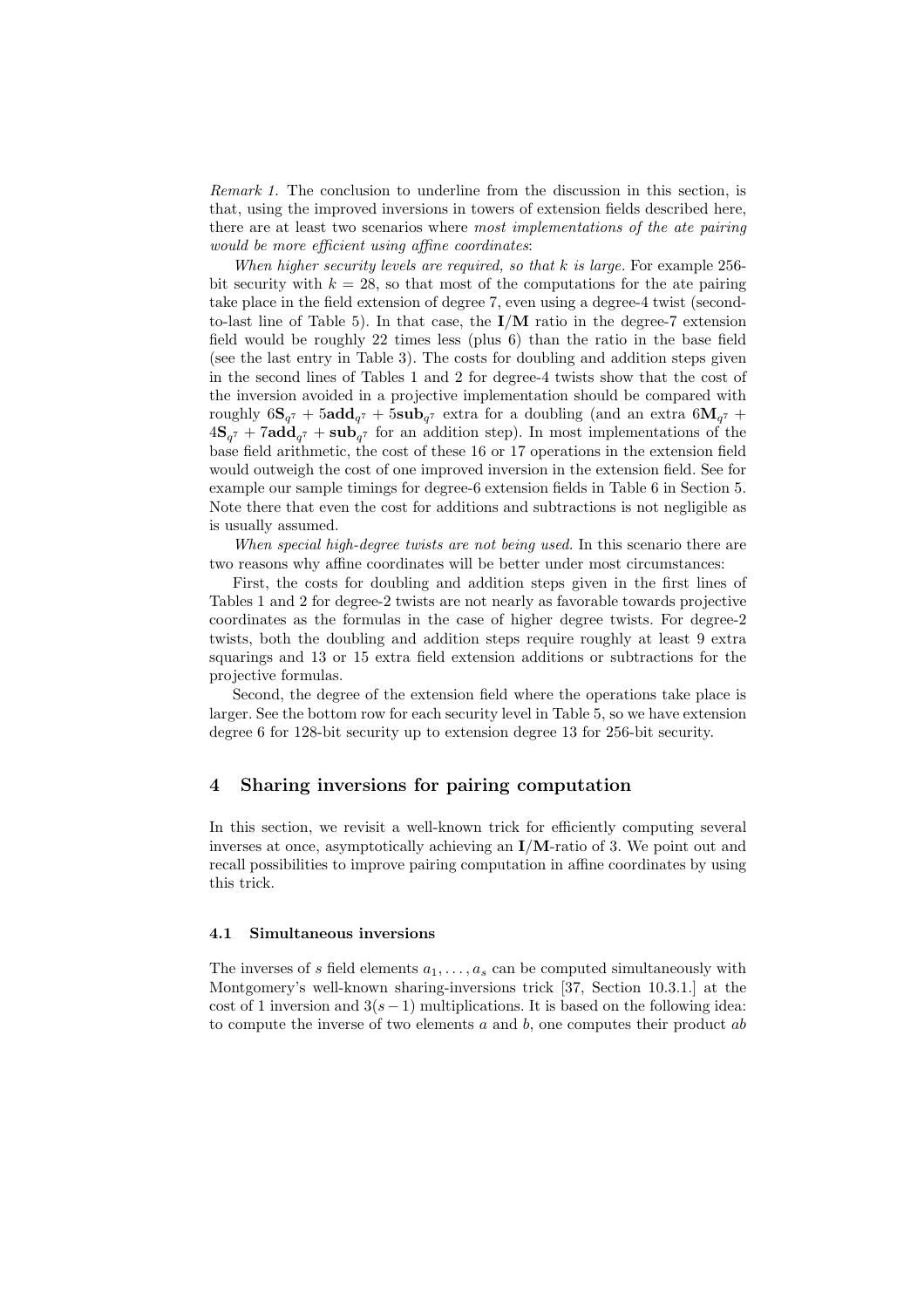and its inverse  $(ab)^{-1}$ . The inverses of a and b are then found by  $a^{-1} = b \cdot (ab)^{-1}$ and  $b^{-1} = a \cdot (ab)^{-1}$ .

In general, for s elements one first computes the products  $c_i = a_1 \cdot \cdots \cdot a_i$ for  $2 \leq i \leq s$  with  $s-1$  multiplications and inverts  $c_s$ . Then we have  $a_s^{-1} =$  $c_{s-1}c_s^{-1}$ . We get  $a_{s-1}^{-1}$  by  $c_{s-1}^{-1} = c_s^{-1}a_s$  and  $a_{s-1}^{-1} = c_{s-2}c_{s-1}^{-1}$  and so forth (see [17, Algorithm 11.15]), where we need  $2(s-1)$  more multiplications to get the inverses of all elements.

The cost for s inversions is replaced by  $I + 3(s - 1)M$ . Let  $\mathbf{R}_{\text{avg},s}$  denote the ratio of the cost of s inversions to the cost of s multiplications. It is bounded above by  $\mathbf{R}_{\text{avg},s} = \mathbf{I}/(s\mathbf{M}) + 3(s-1)/s \leq \mathbf{R}/s + 3$ , i.e. when the number s of elements to be inverted grows, the ratio  $\mathbf{R}_{\text{avg},s}$  gets closer to 3. Note that most of the time, this method improves the efficiency of an implementation whenever applicable. However, as discussed in Section 3, in large field extensions, the  $I/M$ ratio might already be less than 3 due to the inversion method from Section 3.1, in which case the sharing trick would make the average ratio worse.

## 4.2 Sharing inversions in a single pairing computation

Schroeppel and Beaver [40] demonstrate the use of the inversion-sharing trick to speed up a single scalar multiplication on an elliptic curve in affine coordinates. They suggest postponing addition steps in the double-and-add algorithm to exploit the inversion sharing. In order to do that, the double-and-add algorithm must be carried out by going through the binary representation of the scalar from right to left. First, all doublings are carried out and the points that will be used to add up to the final result are stored. When all these points have been collected, several additions can be done at once, sharing the computation of inversions among them.

Miller's algorithm can also be done from right to left. The doubling steps are computed without doing the addition steps. The required field elements and points are stored in lists and addition steps are done in the end. The algorithm is summarized in Algorithm 2. Unfortunately, addition steps cost much more than in the conventional left-to-right algorithm as it is given in Algorithm 1. In the right-to-left version, each addition step in Line 10 needs a general  $\mathbb{F}_{q^k}$ multiplication and a multiplication with a line function value. The conventional algorithm only needs a multiplication with a line. These huge costs can not be compensated by using affine coordinates with the inversion-sharing trick.

Parallelizing a single pairing. However, the right-to-left algorithm can be parallelized, and this could lead to more efficient implementations taking advantage of the recent advent of many-core machines. Grabher, Großschädl, and Page [23, Algorithm 2] use a version of Algorithm 2 to compute a single pairing by doing addition steps in parallel on two different cores. They divide the lists with the saved function values and points into two halves and compute two intermediate values which are in the end combined in a single addition step. For their specific implementation, they conclude that this is not faster than the conventional non-parallel algorithm. Still, this idea might be useful for two or more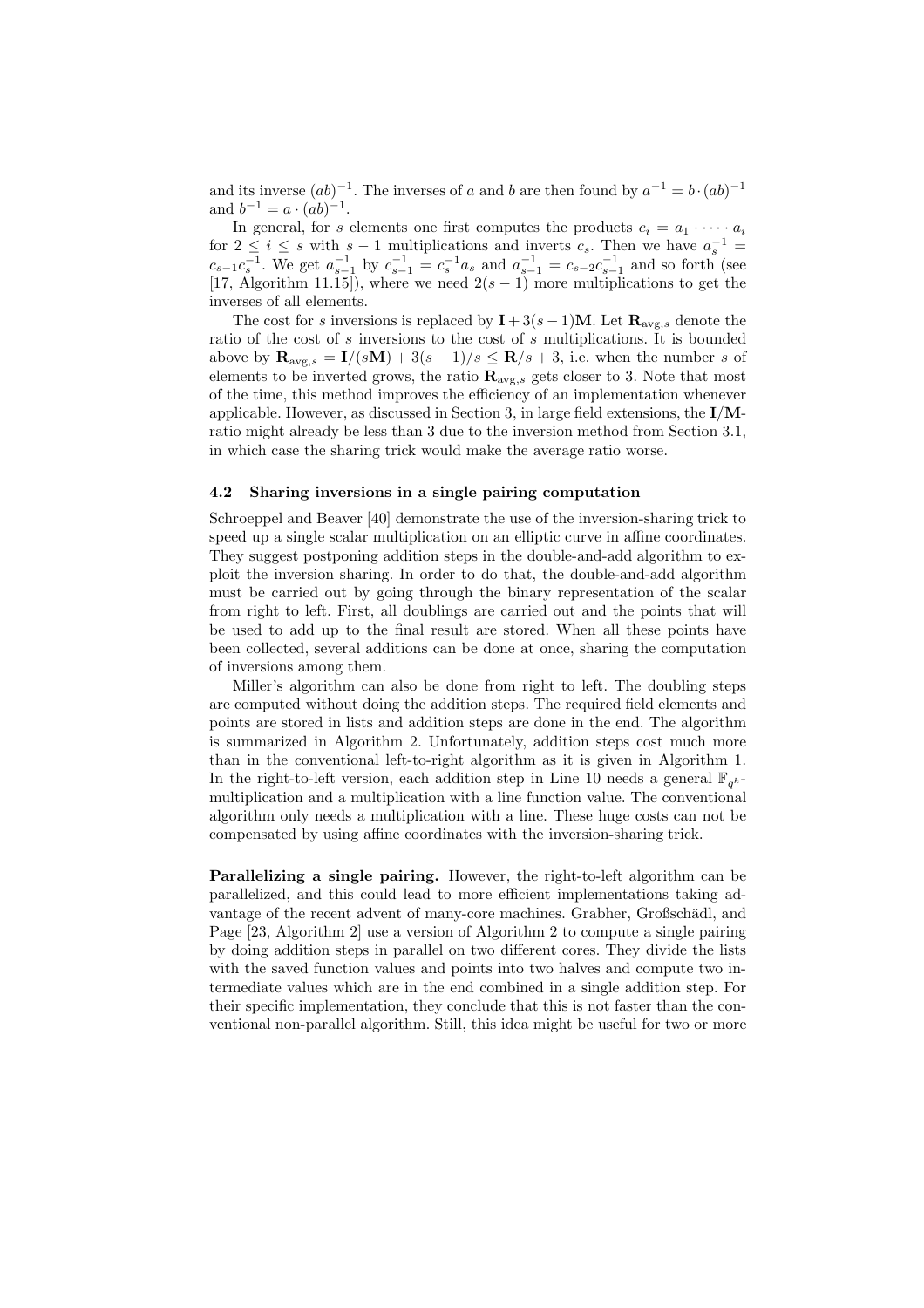Algorithm 2 Right-to-left version of Miller's algorithm with postponed addition steps for even  $k$  and ate-like pairings

Input:  $Q' \in G'_2, P \in G_1, m = (1 = m_{l-1}, m_{l-2}, \ldots, m_0)_2$ **Output:**  $f_{m,\psi(Q')}(P)$  representing a class in  $\mathbb{F}_{q^k}^*/(\mathbb{F}_{q^k}^*)^r$ 1:  $R' \leftarrow Q', \quad f \leftarrow 1, \quad j \leftarrow 0$ 2: for i from 0 to  $\ell - 1$  do 3: if  $(m_i = 1)$  then 4:  $A_{R'}[j] \leftarrow R', A_f[j] \leftarrow f, j \leftarrow j+1$ 5: end if 6:  $f \leftarrow f^2 \cdot l_{\psi(R'),\psi(R')}(P), \quad R' \leftarrow [2]R'$ 7: end for 8:  $R' \leftarrow A_{R'}[0], \quad f \leftarrow A_f[0]$ 9: for  $(j \leftarrow 1; j \leq h(m) - 1; j + +)$  do 10:  $\ddot{f} \leftarrow f \cdot A_f[j] \cdot l_{\psi(R'),\psi(A_{R'}[j])}(P), \quad R' \leftarrow R' + A_{R'}[j]$ 11: end for 12: return f

cores, once multiple cores can be used with less overhead. It is straightforward to extend this algorithm to more cores.

So we suggest that the parallelized algorithm can be combined with the shared inversion trick when doing the addition steps in the end. The improvements achieved by this approach strongly depend on the Hamming weight of the value  $m$  in Miller's algorithm. If it is large, then savings are large, while for very sparse  $m$  there is almost no improvement. Therefore, when it is not possible to choose  $m$  with low Hamming weight, combining the parallelized right-to-left algorithm for pairings with the shared inversion trick can speed-up the computation. Grabher et al. [23] note that when multiple pairings are computed, it is better to parallelize by performing one pairing on each core.

## 4.3 Multiple pairings and products of pairings

Many protocols involve the computation of multiple pairings or products of pairings. For example, multiple pairings need to be computed in the searchable encryption scheme of Boneh et al. [13]; and the non-interactive proof systems proposed by Groth and Sahai [26] need to check pairing product equations. In these scenarios, we propose sharing inversions when computing pairings with affine coordinates. In the case of products of pairings, this has already been proposed and investigated by Scott [41, Section 4.3] and Granger and Smart [25].

**Multiple pairings.** Assume we want to compute s pairings on points  $Q'_i$  and  $P_i$ , i.e. a priori we have s Miller loops to compute  $f_{m,\psi(Q'_i)}(P_i)$ . We carry out these loops simultaneously, doing all steps up to the first inversion computation for a line function slope for all of them. Only after that, all slope denominators are inverted simultaneously, and we continue with the computation for all pairings until the next inversion occurs. The s Miller loops are not computed sequentially,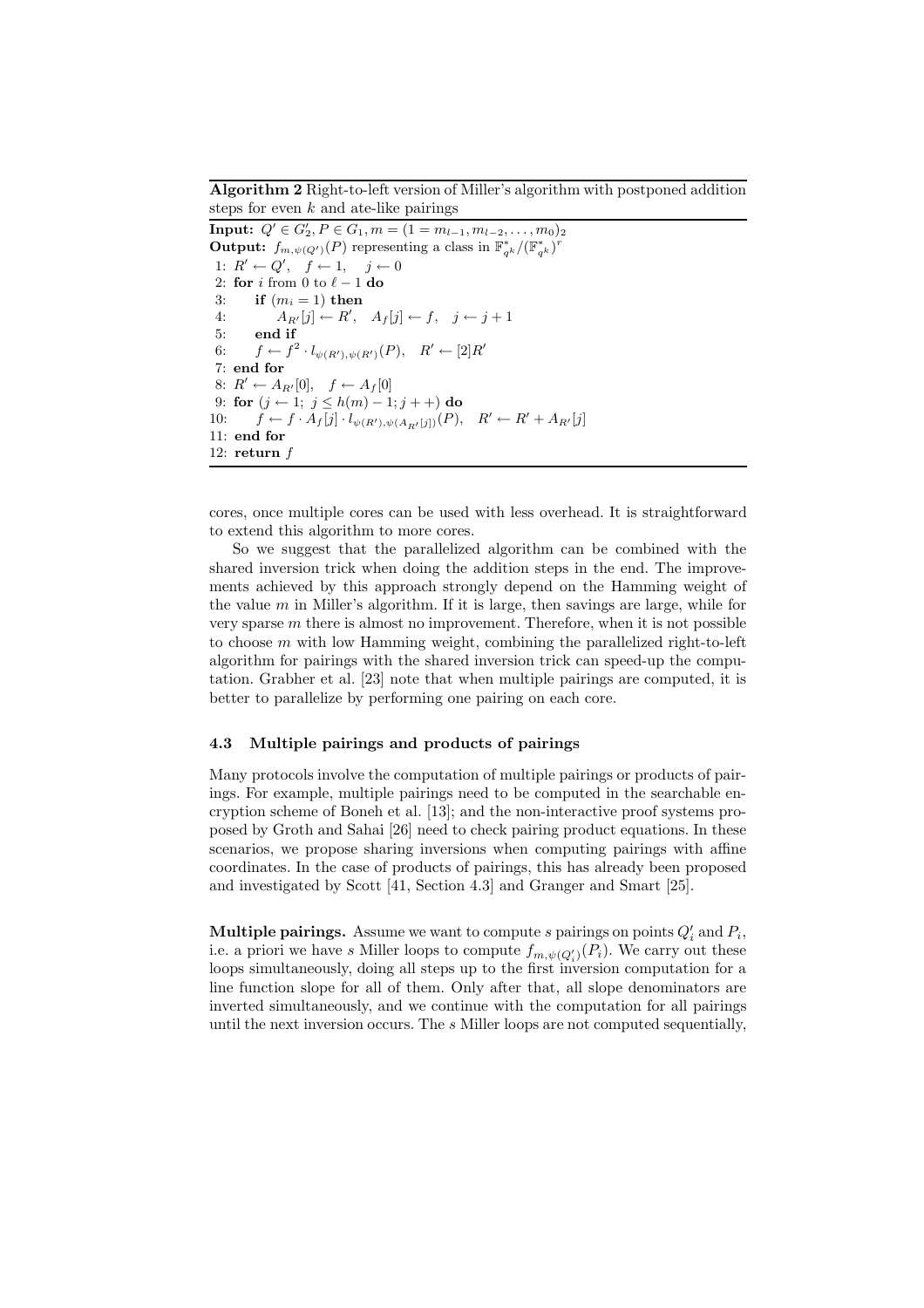but rather sliced at the slope denominator inversions. The costs stay the same, except that now the average inversion-to-multiplication cost ratio is  $3 + \mathbf{R}_{q^e}/s$ , where  $e = k/d$  and d is the twist degree.

So when computing enough pairings such that the average cost of an inversion is small enough, using the sliced-Miller approach with inversion sharing in affine coordinates is faster than using the projective coordinates explicit formulas described in Section 2.2.

Products of pairings. For computing a product of pairings, more optimizations can be applied, including the above inversion-sharing. Scott [41, Section 4.3] suggests using affine coordinates and sharing the inversions for computing the line function slopes as described above for multiple pairings. Furthermore, since the Miller function of the pairing product is the product of the Miller functions of the single pairings, in each doubling and addition step the line functions can already be multiplied together. In this way, we only need one intermediate variable  $f$  and only one squaring per iteration of the product Miller loop. Of course in the end, there is only one final exponentiation on the product of the Miller function values. Granger and Smart [25] show that by using these optimizations the cost for introducing an additional ate pairing to the product can be as low as 13% of the cost of a single ate pairing.

# 5 Example implementation

The implementation described in this section is an implementation of the optimal ate pairing on a Barreto-Naehrig (BN) curve [8] over a 256-bit prime field, i.e. the curve has a 256-bit prime number n of  $\mathbb{F}_p$ -rational points and embedding degree  $k = 12$  with respect to n.

The implementation is part of the Microsoft Research pairing library. It is specialized to the BN curve family but is not specialized for a specific BN curve. It is based on Microsoft Research's general purpose library for big number arithmetic, which can be compiled under 32-bit or 64-bit Windows. On top of that, we use the tower of field extensions  $\mathbb{F}_{p^{12}} / \mathbb{F}_{p^6} / \mathbb{F}_{p^2} / \mathbb{F}_p$  to realize field arithmetic in  $\mathbb{F}_{p^{12}}$ . In Table 6 we give timings for the required field arithmetic in the fields  $\mathbb{F}_p$ ,  $\mathbb{F}_{p^2}$ ,  $\mathbb{F}_{p^6}$ , and  $\mathbb{F}_{p^{12}}$  for the 32-bit and 64-bit versions, respectively. The 32bit timings are for a pure software C-implementation, while the 64-bit software makes use of assembly code for base field multiplications, i.e. special code for Montgomery multiplication with a prime modulus of 256 bits, only using the fixed size of the modulus. Note that the timings in cycles and miliseconds stem from two different measurements and thus do not exactly translate.

The last column in Table 6 gives the  $I/M$ -ratios for the corresponding extension field and demonstrates the effect of using the inversion method for extension field towers described in Section 3.1. The ratios are even smaller than predicted by the theoretical upper bounds in Lemma 1 and Table 3. This is explained by the fact that actual multiplication costs for elements in  $\mathbb{F}_{q^{\ell}}$  are higher than the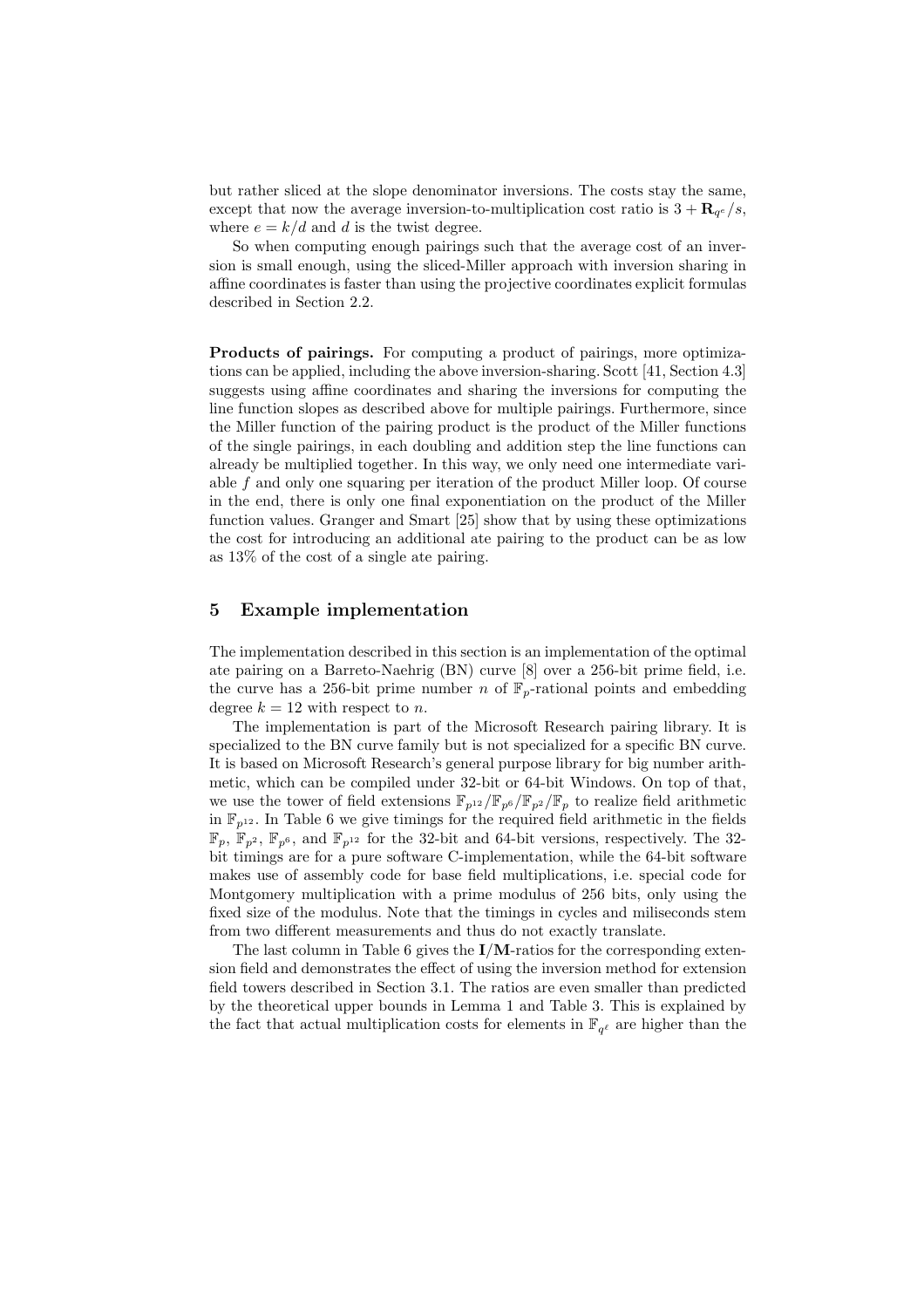estimates given there that take into account only multiplications from the base field and neglect all other base field operations.

|           |                       | add |          | sub                 |          | м                                                             |         |                   |         |                                        |             | $\mathbf{R} = \mathbf{I}/\mathbf{M}$ |
|-----------|-----------------------|-----|----------|---------------------|----------|---------------------------------------------------------------|---------|-------------------|---------|----------------------------------------|-------------|--------------------------------------|
|           |                       | cyc | $\mu$ s  | cyc                 | $\mu$ s  | cyc                                                           | $\mu$ s | cyc               | $\mu$ s | cyc                                    | $\mu$ s     |                                      |
|           | $\mathbb{F}_p$        |     | 327 0.11 |                     | 309 0.10 | 988                                                           | 0.32    | 945               | 0.32    | 13285                                  | 4.18        | 13.45                                |
| $32$ -bit | $\mathbb{F}_{p^2}$    |     | 5880.19  |                     | 585 0.18 | 4531                                                          | 1.44    | 2949              | 0.91    | 18687                                  | 5.65        | 4.13                                 |
|           |                       |     |          | 1746 0.54 1641 0.52 |          |                                                               |         | 38938 12.09 26364 | 8.44    |                                        | 78847 24.98 | 2.03                                 |
|           | $\mathbb{F}_{n^{12}}$ |     |          |                     |          | 3300 1.06  3233 1.03  123386 38.97  88249 27.94  210907 66.90 |         |                   |         |                                        |             | 1.71                                 |
|           | $\mathbb{F}_p$        |     | 189 0.06 |                     | 163 0.05 | 414                                                           | 0.13    | 414               | 0.13    | 9469                                   | 2.98        | 22.87                                |
| 64-bit    | $\mathbb{F}_{p^2}$    |     | 329 0.10 |                     | 300 0.10 | 2122                                                          | 0.67    | 1328              | 0.42    | 11426                                  | 3.65        | 5.38                                 |
|           | $\mathbb{F}_{p^6}$    |     | 931 0.29 |                     | 834 0.26 | 18544                                                         |         | 5.81 12929        | 4.05    |                                        | 40201 12.66 | 2.17                                 |
|           | $\mathbb{F}_{n^{12}}$ |     |          | 1855 0.57 1673 0.51 |          |                                                               |         |                   |         | 60967 19.17  43081 13.57  103659 32.88 |             | 1.70                                 |

Table 6. Field arithmetic timings in a 256-bit prime field, on an Intel Core 2 Duo E8500 @ 3.16 GHz under 32-bit/64-bit Windows 7. Average over 1000 operations in cpucycles (cyc) and microseconds  $(\mu s)$ .

The pairing implementation uses the usual optimizations. First of all, a twist  $E'/\mathbb{F}_{p^2}$  provides the group  $G'_2$  to represent elements in  $G_2$  as described in Section 2.1. The affine doubling and addition steps in Miller's algorithm are computed as shown in Section 2.2. The projective steps use the explicit formulas from the recent paper of Costello et al. [16]. The final exponentiation is done as described in [42], and uses the special squaring formulas given by Granger and Scott [24].

Table 7 gives benchmarking results for several pairing functions in the library, compiled under 32-bit and 64-bit Windows 7, respectively. All functions compute the optimal ate pairing for BN curves as described for example in [39]. The line entitled "20 at once (per pairing)" gives the average timing for one pairing out of 20 that have been computed at the same time. This function uses the inversion-sharing trick as described in Section 4.3. The function corresponding to the line "product of 20" computes the product of 20 pairings using the optimizations described in Section 4.3. The lines with the attribute "1st arg. fixed" mean functions that compute multiple pairings or a product of pairings, where the first input point is fixed for all pairings, and only the second point varies. In this case, the operations depending only on the first argument are done only once. We list separately the final exponentiation timings. They are included in the pairing timings of the other lines.

## Implementation notes.

1. For both the 32-bit and 64-bit versions of the library, a single pairing is computed faster with affine coordinates than with projective coordinates. This is due to the relatively low I/M-ratios in the base field  $\mathbb{F}_p$  (13.45 and 22.87 respectively) and in the quadratic extension (ratios 4.13 and 5.38 respectively). These low ratios are due to a relatively efficient inversion implementation in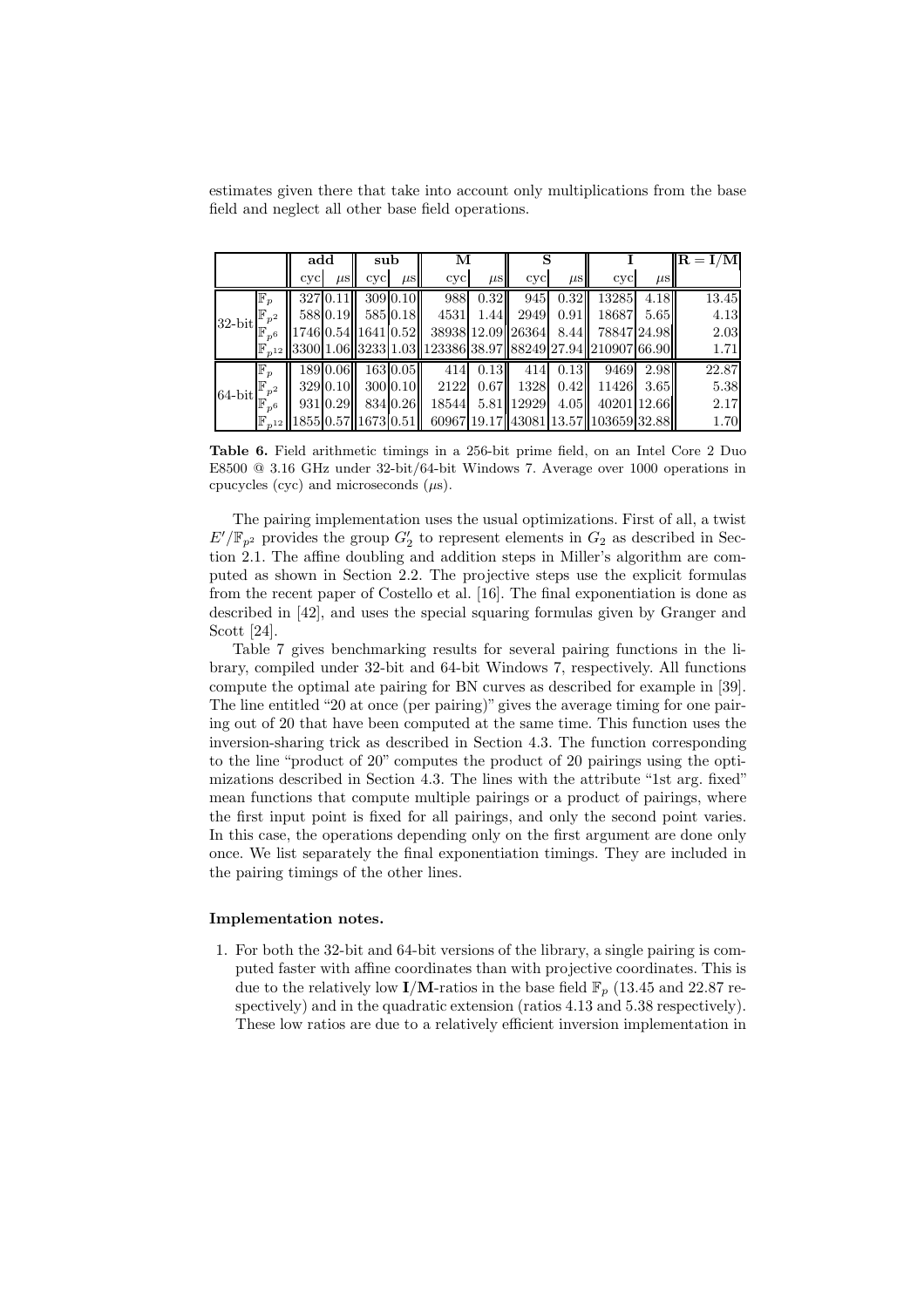|            | optimal ate pairings                        | $32$ -bit    |    | 64-bit                                                                                            |    |  |
|------------|---------------------------------------------|--------------|----|---------------------------------------------------------------------------------------------------|----|--|
|            |                                             | $_{\rm cyc}$ | ms | $_{\rm cyc}$                                                                                      | ms |  |
| projective |                                             |              |    | $32,288,630$ 10.06 15,426,503 4.88                                                                |    |  |
|            | single pairing                              |              |    | $30,091,044$ 9.49 14,837,947 4.64                                                                 |    |  |
|            | 20 at once (per pairing)                    |              |    | $  29,681,288$ 9.39 $  14,442,433$ 4.53                                                           |    |  |
| affine     | 20 at once, 1st arg. fixed (per pairing)    |              |    | $\left  \begin{matrix} 27,084,852 & 8.53 \end{matrix} \right  13,124,802 \; 4.12 \right $         |    |  |
|            | product of 20 (per pairing)                 |              |    | $\ 10,029,724 \quad 3.16\  \quad 4,832,725 \quad 1.52\ $                                          |    |  |
|            | product of 20, 1st arg. fixed (per pairing) | 7,316,501    |    | 2.32 3,563,108 1.12                                                                               |    |  |
|            | single final exponentiation                 |              |    | $\begin{array}{ c c c c c c c c } \hline 15,043,435 & 4.75 & 7,266,020 & 2.28 \hline \end{array}$ |    |  |

Table 7. Optimal ate pairing timings on a 256-bit BN curve, measured on an Intel Core 2 Duo E8500 @ 3.16 GHz under 32-bit/64-bit Windows 7. Average over 20 pairings in cpucycles (cyc) and milliseconds (ms).

the base field combined with the improved inversion for quadratic extensions given in Section 3.1.

- 2. At this security level (128-bits) and using the special high-degree-6 twist, the projective implementation is almost on par with the affine implementation, so that even a small improvement in the base field multiplication would tip the balance in favor of a projective implementation.
- 3. However, as was explained in Remark 1 in Section 3.2, either for higher security levels or for curves without special high degree twists, affine coordinates will be much faster than projective coordinates given our base field and extension field arithmetic. Indeed, our I/M-ratio in a degree 6 extension is already roughly 2, for both our 32-bit and 64-bit versions. With a ratio of 2, projective coordinates are not a good choice.
- 4. Because our I/M-ratios in the quadratic field extension are already so close to 3, there is little improvement expected or observed from using the shared inversion tricks discussed in Section 4.
- 5. Note that field addition and subtraction costs are not negligible, as one might think from the fact that they are not often included in the operation counts when comparing various methods for elliptic curve operations and pairing implementations. In our base field arithmetic, 1 multiplication costs roughly the same as 3 field additions or subtractions, but the relative cost of additions and subtractions in extension fields is significantly less.
- 6. Note that the ratio of squarings to multiplications changes in the extension fields as well. A squaring in the quadratic extension is done with only 2 multiplications using the fact that the extension is generated by  $\sqrt{-1}$ . This improvement carries through to squarings in the higher field extensions.

Comparison to related work. We compare our work with the best results for optimal ate pairing implementations on BN curves that we are aware of.

The software described in [28] needs about 10, 000, 000 cycles on an Intel Core 2 for the R-ate pairing. Modular multiplication takes 310 cycles which is about 25% faster than ours and seems to mostly account for the difference in performance with our implementation for a pairing in projective coordinates.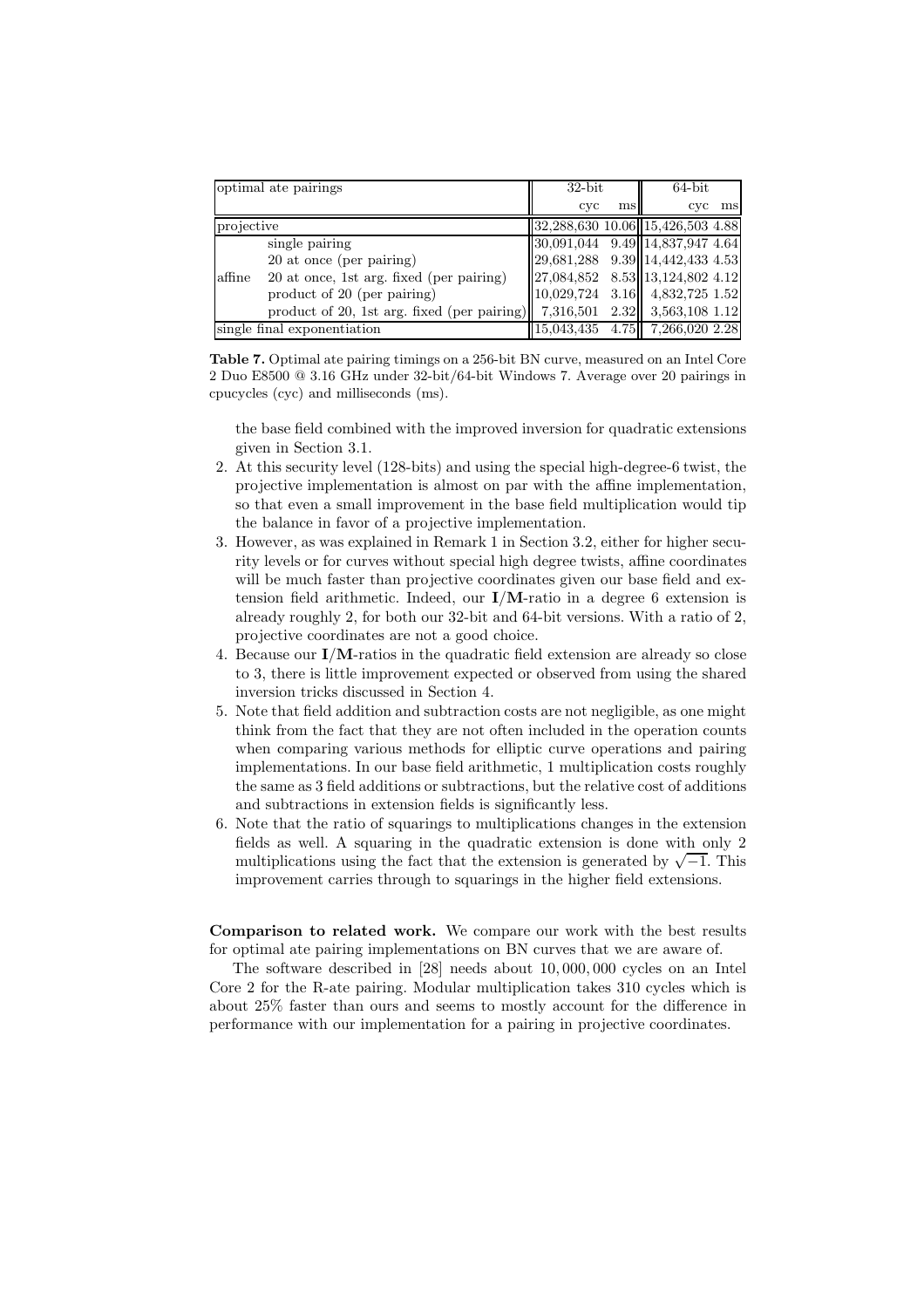Recently, there has been significant improvement on pairing implementations for BN curves. The paper [39] presents an implementation that computes the optimal ate pairing on a 256-bit BN curve using one core of an Intel Core 2 Quad in about 4, 380, 000 cycles. The implementation described in [11] computes the same pairing on a 254-bit BN curve in 2, 490, 000 cycles on an Intel Core i7.

Software as described in [39] and [11] is much faster than our implementation for the following reason. The above implementations gain their efficiency by special curve parameter choices combined with a careful instruction scheduling specific to the parameters and certain computer architectures or even processors, in particular resulting in highly efficient multiplications in the base field and the quadratic extension field. Instead, our implementation is based on a general-purpose library for the base field arithmetic which can be compiled on many platforms and works for all BN curves. Thus our implementation is not competitive with specially tailored ones as in [39] and [11]. Nevertheless, the effects implied by the use of affine coordinates that we demonstrated with the help of our implementation also apply to implementations with faster field multiplications. Affine coordinates will then be better only when working with larger extension degrees that occur for higher security levels.

Acknowledgements: We would like to thank Dan Shumow and Tolga Acar for their help with the development environment for our implementation. We thank Steven Galbraith, Diego F. Aranha, and the anonymous referees for their helpful comments to improve the paper.

# References

- 1. Christophe Arène, Tanja Lange, Michael Naehrig, and Christophe Ritzenthaler. Faster computation of the Tate pairing. Journal of Number Theory, 2010. doi:10.1016/j.jnt.2010.05.013.
- 2. Daniel V. Bailey and Christof Paar. Efficient arithmetic in finite field extensions with application in elliptic curve cryptography. Journal of Cryptology, 14(3):153– 176, 2001.
- 3. Selçuk Baktir and Berk Sunar. Optimal tower fields. IEEE Transactions on Computers, 53(10):1231–1243, 2004.
- 4. Elaine Barker, William Barker, William Burr, William Polk, and Miles Smid. Recommendation for key management - part 1: General (revised). Technical report, NIST National Institute of Standards and Technology, 2007. Published as NIST Special Publication 800-57, http://csrc.nist.gov/groups/ST/toolkit/ documents/SP800-57Part1\_3-8-07.pdf.
- 5. Paulo S. L. M. Barreto, Steven D. Galbraith, Colm Ó hÉigeartaigh, and Michael Scott. Efficient pairing computation on supersingular abelian varieties. Designs, Codes and Cryptography, 42(3):239–271, 2007.
- 6. Paulo S. L. M. Barreto, Hae Yong Kim, Ben Lynn, and Michael Scott. Efficient algorithms for pairing-based cryptosystems. In CRYPTO 2002, volume 2442 of Lecture Notes in Computer Science, pages 354–368. Springer, 2002.
- 7. Paulo S. L. M. Barreto, Ben Lynn, and Michael Scott. Efficient implementation of pairing-based cryptosystems. Journal of Cryptology, 17(4):321–334, 2004.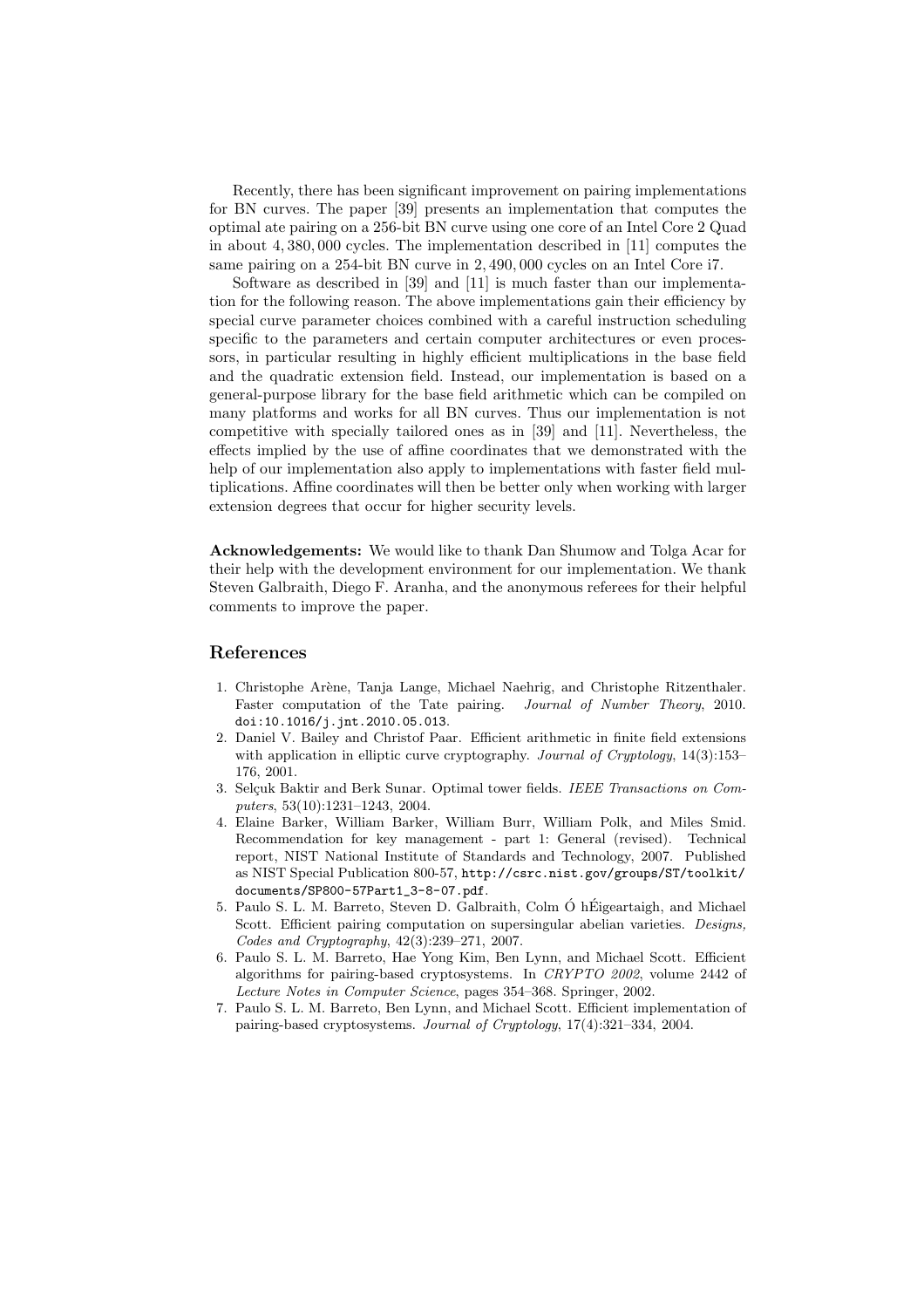- 8. Paulo S. L. M. Barreto and Michael Naehrig. Pairing-friendly elliptic curves of prime order. In Selected Areas in Cryptography – SAC 2005, volume 3897 of Lecture Notes in Computer Science, pages 319–331. Springer, 2006.
- 9. Naomi Benger and Michael Scott. Constructing tower extensions of finite fields for implementation of pairing-based cryptography. In M. Anwar Hasan and Tor Helleseth, editors, Arithmetic of Finite Fields – WAIFI 2010, Istanbul, Turkey, volume 6087 of Lecture Notes in Computer Science, pages 180–195. Springer, 2010.
- 10. Daniel J. Bernstein and Tanja Lange. Explicit-formulas database. http://www. hyperelliptic.org/EFD.
- 11. J.-L. Beuchat, J. E. González Díaz, S. Mitsunari, E. Okamoto, F. Rodríguez-Henríquez, and T. Teruya. High-speed software implementation of the optimal ate pairing over Barreto-Naehrig curves. IACR ePrint Archive, report 2010/354, 2010. http://eprint.iacr.org/2010/354.
- 12. Ian F. Blake, Gadiel Seroussi, and Nigel P. Smart, editors. Advances in Elliptic Curve Cryptography. Cambridge University Press, 2005.
- 13. Dan Boneh, Giovanni Di Crescenzo, Rafail Ostrovsky, and Giuseppe Persiano. Public key encryption with keyword search. In EUROCRYPT 2004, volume 3027 of Lecture Notes in Computer Science, pages 506–522. Springer, 2004.
- 14. Henri Cohen, Gerhard Frey, and Christophe Doche, editors. Handbook of Elliptic and Hyperelliptic Curve Cryptography. Chapman and Hall/CRC, 2005.
- 15. Craig Costello, Hüseyin Hisil, Colin Boyd, Juan Manuel González Nieto, and Kenneth Koon-Ho Wong. Faster pairings on special Weierstrass curves. In Pairing 2009, volume 5671 of Lecture Notes in Computer Science, pages 89–101. Springer, 2009.
- 16. Craig Costello, Tanja Lange, and Michael Naehrig. Faster pairing computations on curves with high-degree twists. In *Public-Key Cryptography – PKC 2010*, volume 6056 of Lecture Notes in Computer Science, pages 224–242. Springer, 2010.
- 17. Christophe Doche. Finite Field Arithmetic, chapter 11 in [14], pages 201–237. CRC press, 2005.
- 18. Sylvain Duquesne and Gerhard Frey. Background on Pairings, chapter 6 in [14], pages 115–124. CRC press, 2005.
- 19. Sylvain Duquesne and Gerhard Frey. Implementation of Pairings, chapter 16 in [14], pages 389–404. CRC press, 2005.
- 20. David Freeman, Michael Scott, and Edlyn Teske. A taxonomy of pairing-friendly elliptic curves. Journal of Cryptology, 23(2):224–280, 2010.
- 21. Steven D. Galbraith. Pairings, chapter IX in [12], pages 183–213. Cambridge University Press, 2005.
- 22. Steven D. Galbraith, Keith Harrison, and David Soldera. Implementing the Tate pairing. In Claus Fieker and David R. Kohel, editors, ANTS-V, volume 2369 of Lecture Notes in Computer Science, pages 324–337. Springer, 2002.
- 23. Philipp Grabher, Johann Großschädl, and Dan Page. On software parallel implementation of cryptographic pairings. In SAC 2008, volume 5381 of Lecture Notes in Computer Science, pages 35–50. Springer, 2009.
- 24. Robert Granger and Michael Scott. Faster squaring in the cyclotomic group of sixth degree extensions. In Public-Key Cryptography – PKC 2010, volume 6056 of Lecture Notes in Computer Science, pages 209–223. Springer, 2010.
- 25. Robert Granger and Nigel P. Smart. On computing products of pairings. Cryptology ePrint Archive, Report 2006/172, 2006. http://eprint.iacr.org/2006/172/.
- 26. Jens Groth and Amit Sahai. Efficient non-interactive proof systems for bilinear groups. In EUROCRYPT 2008, volume 4965 of Lecture Notes in Computer Science, pages 415–432. Springer, 2008.